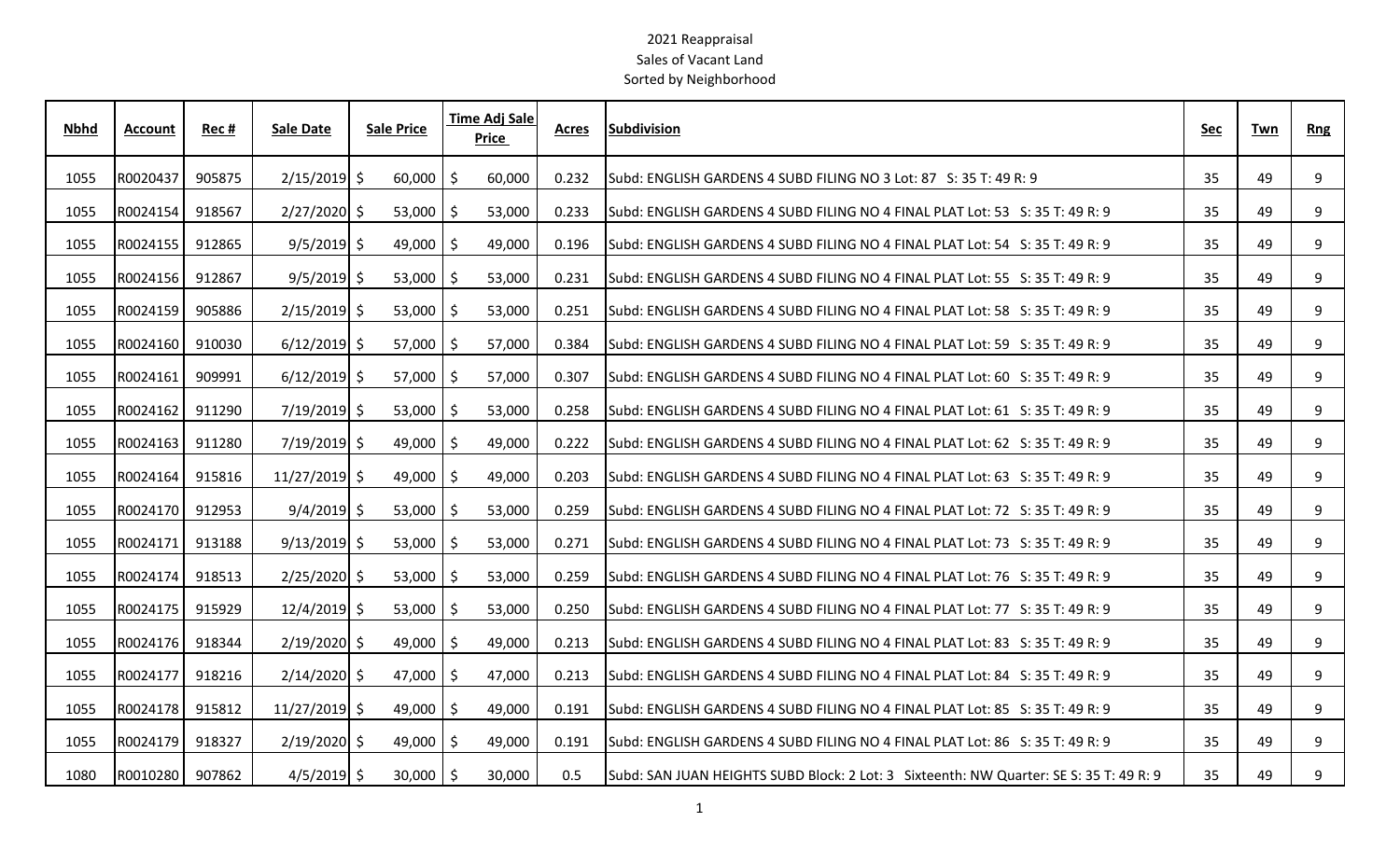| <b>Nbhd</b> | <b>Account</b> | Rec#   | <b>Sale Date</b> | <b>Sale Price</b>    | <b>Time Adj Sale</b><br>Price | Acres | <b>Subdivision</b>                                                        | Sec | Twn | Rng |
|-------------|----------------|--------|------------------|----------------------|-------------------------------|-------|---------------------------------------------------------------------------|-----|-----|-----|
| 1210        | R0024222       | 914098 | $10/4/2019$ \$   | $50,000$   \$        | 50,000                        | 0.144 | Subd: BYLER BERNENS STAFFORD PLAT AMENDED Lot: 1 S: 35 T: 49 R: 9         | 35  | 49  | 9   |
| 1210        | R0022098       | 914749 | 10/28/2019 \$    | $50,000$   \$        | 50,000                        | 0.258 | Subd: PEPPERTREE SOUTH PLD DEV FILING NO 7 Lot: 29A S: 35 T: 49 R: 9      | 35  | 49  | 9   |
| 1210        | R0022102       | 906846 | $3/14/2019$ \$   | $50,000$   \$        | 50,000                        | 0.266 | Subd: PEPPERTREE SOUTH PLD DEV FILING NO 7 Lot: 31A S: 35 T: 49 R: 9      | 35  | 49  | 9   |
| 1210        | R0022103       | 905901 | $2/19/2019$ \$   | $50,000$   \$        | 50,000                        | 0.243 | Subd: PEPPERTREE SOUTH PLD DEV FILING NO 7 Lot: 31B S: 35 T: 49 R: 9      | 35  | 49  | 9   |
| 1210        | R0023759       | 913299 | $9/19/2019$ \$   | $60,000$   \$        | 60,000                        | 0.360 | Subd: PEPPERTREE SOUTH PLD DEV FILING NO 9 Lot: 3 S: 35 T: 49 R: 9        | 35  | 49  | 9   |
| 1210        | R0023760       | 911014 | $7/15/2019$ \$   | $60,000$   \$        | 60,000                        | 0.371 | Subd: PEPPERTREE SOUTH PLD DEV FILING NO 9 Lot: 4 S: 35 T: 49 R: 9        | 35  | 49  | 9   |
| 1210        | R0023761       | 908420 | $4/26/2019$ \$   | $58,000$   \$        | 58,000                        | 0.504 | Subd: PEPPERTREE SOUTH PLD DEV FILING NO 9 Lot: 5 S: 35 T: 49 R: 9        | 35  | 49  | 9   |
| 1340        | R0001576       | 914528 | $10/18/2019$ \$  | $55,000$   \$        | 55,000                        | 0.215 | Subd: MONTROSE TOWN OF Block: 56 Lot: 22 THRU:- Lot: 24 S: 27 T: 49 R: 9  | 27  | 49  | 9   |
| 1350        | R0002779       | 914202 | $10/4/2019$ \$   | $47,500$   \$        | 47,500                        | 0.275 | Subd: CEDAR CREEK SUBD FILING NO 1 Lot: 2 S: 21 T: 49 R: 9                | 21  | 49  | 9   |
| 1350        | R0002780       | 914204 | $10/4/2019$ \$   | 47,500 $\frac{1}{2}$ | 47,500                        | 0.255 | Subd: CEDAR CREEK SUBD FILING NO 1 Lot: 46 S: 21 T: 49 R: 9               | 21  | 49  | 9   |
| 1350        | R0020399       | 920770 | $5/13/2020$ \$   | 42,500               | 42,500<br>-Ŝ                  | 0.159 | Subd: MAXNER MINOR SUBD Lot: 2 S: 28 T: 49 R: 9                           | 28  | 49  | 9   |
| 1360        | R0024698       | 919935 | $4/13/2020$ \$   | $50,000$   \$        | 50,000                        | 0.108 | Subd: STANLEY MINOR SUBD Lot: 2 S: 27 T: 49 R: 9                          | 27  | 49  | 9   |
| 1375        | R0024021       | 919336 | $3/20/2020$ \$   | $45,250$   \$        | 45,250                        | 0.183 | Subd: WATERFALL CANYON SUBD FILING NO 3 Block: 1 Lot: 15 S: 32 T: 49 R: 9 | 32  | 49  | 9   |
| 1375        | R0024022       | 909073 | $5/15/2019$ \$   | $40,000$   \$        | 40,000                        | 0.183 | Subd: WATERFALL CANYON SUBD FILING NO 3 Block: 1 Lot: 16 S: 32 T: 49 R: 9 | 32  | 49  | 9   |
| 1375        | R0024042       | 909959 | $5/29/2019$ \$   | $40,000$   \$        | 40,000                        | 0.212 | Subd: WATERFALL CANYON SUBD FILING NO 3 Block: 2 Lot: 10 S: 32 T: 49 R: 9 | 32  | 49  | 9   |
| 1375        | R0024044       | 907818 | $4/4/2019$ \$    | $40,000$   \$        | 40,000                        | 0.181 | Subd: WATERFALL CANYON SUBD FILING NO 3 Block: 2 Lot: 12 S: 32 T: 49 R: 9 | 32  | 49  | 9   |
| 1376        | R0021660       | 915395 | $11/18/2019$ \$  | $40,000$   \$        | 40,000                        | 0.167 | Subd: WEST MEADOWS SUBD (FILING NO 2) Lot: 12 S: 32 T: 49 R: 9            | 32  | 49  | 9   |
| 1376        | R0021673       | 907227 | $3/26/2019$ \$   | $33,500$   \$        | 33,500                        | 0.221 | Subd: WEST MEADOWS SUBD (FILING NO 2) Lot: 73 S: 32 T: 49 R: 9            | 32  | 49  | 9   |
| 1376        | R0021674       | 907942 | $4/10/2019$ \$   | $37,000$   \$        | 37,000                        | 0.355 | Subd: WEST MEADOWS SUBD (FILING NO 2) Lot: 74 S: 32 T: 49 R: 9            | 32  | 49  | 9   |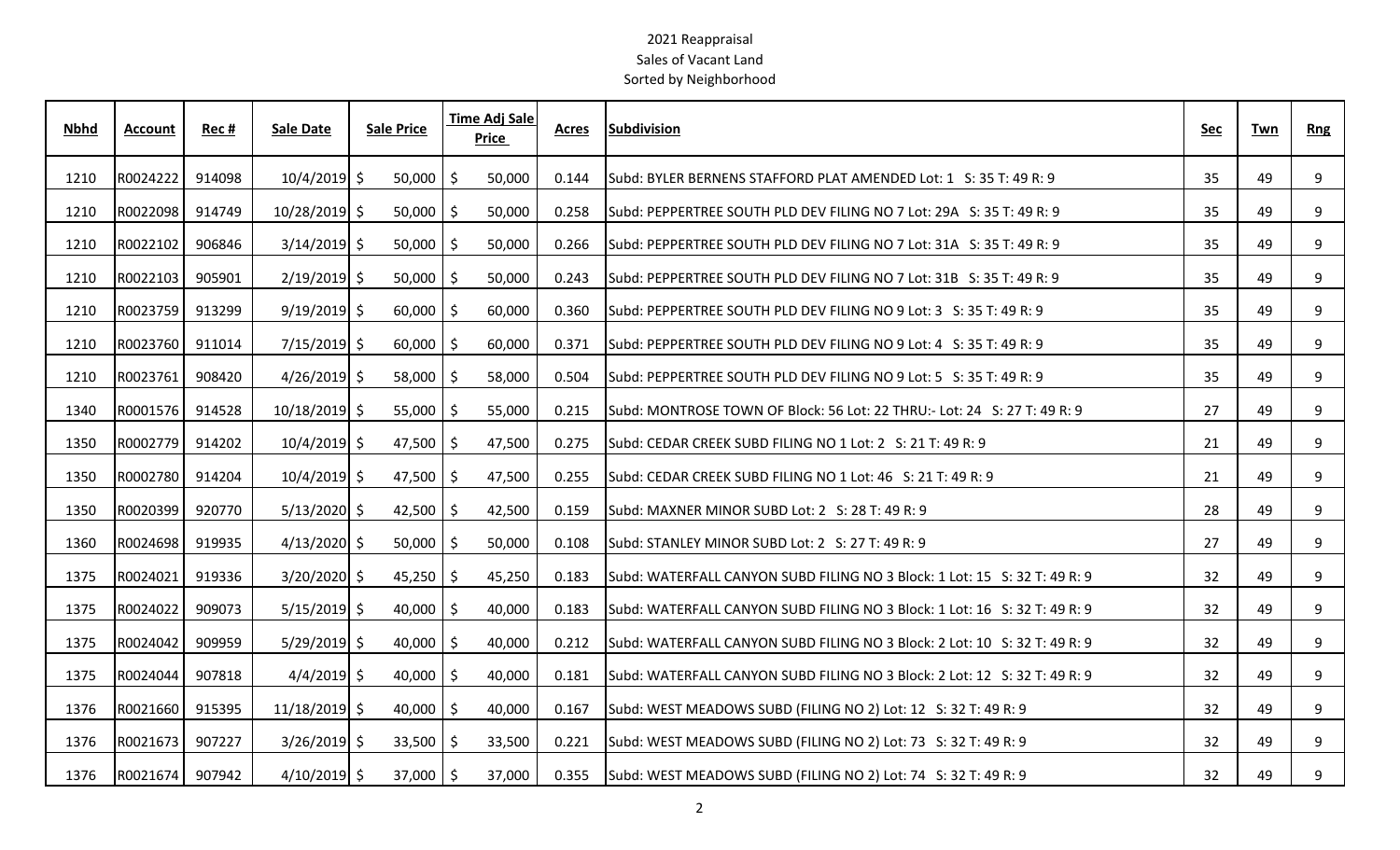| <u>Nbhd</u> | <b>Account</b> | <u>Rec #</u>    | Sale Date              | <b>Sale Price</b> |        |              | <b>Time Adj Sale</b><br><b>Price</b> | <b>Acres</b> | <b>Subdivision</b>                                                                            | <b>Sec</b>     | <u>Twn</u> | <b>Rng</b> |  |
|-------------|----------------|-----------------|------------------------|-------------------|--------|--------------|--------------------------------------|--------------|-----------------------------------------------------------------------------------------------|----------------|------------|------------|--|
| 1390        |                | R0003824 916819 | $1/6/2020$ \$          |                   | 35,000 |              | 35,000                               | 0.359        | Subd: DARLING SUBD Block: D Lot: 7 TRT LND DES AT SLY COR LT 7 BLK D DARLING SUBDTH NE        | 28             | 49         | - 9        |  |
| 1730        |                | R0021992 918605 | $2/28/2020$ \$         |                   | 34,000 |              | 34,000                               | 0.185        | lSubd: EAGLE RANCH PLD DEV FILING 1 AMENDMENT 2 Lot: 29   S: 36 T: 49 R: 9                    | 36             | 49         | -9         |  |
| 1730        | R0021998       | 918598          | $2/28/2020$ \$         |                   | 34,000 |              | 34,000                               | 0.225        | Subd: EAGLE RANCH PLD DEV FILING 1 AMENDMENT 2 Lot: 36 S: 36 T: 49 R: 9                       | 36             | 49         | -9         |  |
| 1730        |                | R0022000 918596 | $2/28/2020$ \$         |                   | 35,000 |              | 35,000                               | 0.192        | ISubd: EAGLE RANCH PLD DEV FILING 1 AMENDMENT 2 Lot: 38                      S: 36 T: 49 R: 9 | 36             | 49         | -9         |  |
| 1730        |                | R0015062 919839 | $4/10/2020$ \$         |                   | 70,000 |              | 70,000                               | 1.171        | Subd: FOX HILLS SUBD FILING NO 1 Lot: 21 S: 36 T: 49 R: 9                                     | 36             | 49         | -9         |  |
| 1730        |                | R0016915 915512 | 11/20/2019 \$          |                   | 97,000 |              | 97,000                               | 1.126        | Subd: SEQUOIA RIDGE SUBD Lot: 2 S: 36 T: 49 R: 9                                              | 36             | 49         | - 9        |  |
| 1730        |                | R0015082 921459 | $6/4/2020$ \$ 115,000  |                   |        | S.           | 115,000                              | 1.007        | Subd: SOUTHVIEW SUBD Lot: C11 S: 36 T: 49 R: 9                                                | 36             | 49         | -9         |  |
| 1748        | R0017673       | 909260          | $5/20/2019$ \$         |                   | 48,900 |              | 48,900                               | 0.427        | Subd: BELLE HAVEN ESTATES SUBD FILING NO 1 Lot: 18 S: 36 T: 49 R: 9                           | 36             | 49         | -9         |  |
| 1780        |                | R0017951 905467 | $2/5/2019$ \$          |                   | 38,000 |              | 38,000                               | 0.8          | Subd: BROOK SUBD FILING NO 3 Lot: 43 S: 10 T: 48 R: 9                                         | 10             | 48         | -9         |  |
| 1791        |                | R0024464 919478 | $3/20/2020$ \$         |                   | 42,800 |              | 42,800                               | 0.215        | Subd: ESTATES AT STONE RIDGE SUBD FILING NO 2 THE Lot: 100 S: 4 T: 48 R: 9                    | -4             | 48         | -9         |  |
| 1791        |                | R0024410 918029 | $2/11/2020$ \$         |                   | 52,000 |              | 52,000                               | 0.275        | Subd: ESTATES AT STONE RIDGE SUBD FILING NO 2 THE Lot: 11 S: 4 T: 48 R: 9                     | $\overline{a}$ | 48         | -9         |  |
| 1791        |                | R0024411 909457 | $5/28/2019$ \$         |                   | 45,000 |              | 45,000                               | 0.275        | Subd: ESTATES AT STONE RIDGE SUBD FILING NO 2 THE Lot: 12 S: 4 T: 48 R: 9                     | -4             | 48         |            |  |
| 1791        | R0024428       | 908985          | $5/6/2019$ \$          |                   | 56,000 |              | 56,000                               | 0.275        | Subd: ESTATES AT STONE RIDGE SUBD FILING NO 2 THE Lot: 30 S: 4 T: 48 R: 9                     | -4             | 48         | -9         |  |
| 1791        |                | R0024429 918490 | $2/26/2020$ \$         |                   | 55,000 |              | 55,000                               | 0.296        | Subd: ESTATES AT STONE RIDGE SUBD FILING NO 2 THE Lot: 31 S: 4 T: 48 R: 9                     | $\overline{a}$ | 48         | -9         |  |
| 1791        |                | R0024436 919105 | $3/16/2020$ \$ 115,000 |                   |        | $\mathsf{S}$ | 115,000                              | 0.306        | Subd: ESTATES AT STONE RIDGE SUBD FILING NO 2 THE Lot: 38 S: 4 T: 48 R: 9                     |                | 48         | -9         |  |
| 1791        |                | R0024460 914135 | $10/9/2019$ \$         |                   | 50,000 |              | 50,000                               | 0.215        | Subd: ESTATES AT STONE RIDGE SUBD FILING NO 2 THE Lot: 96 S: 4 T: 48 R: 9                     | $\overline{a}$ | 48         | - 9        |  |
| 1810        |                | R0018949 918804 | $3/5/2020$ \$          |                   | 48,000 |              | 48,000                               | 0.298        | Subd: AMERICAN VILLAGE SUBD TWO FILING NO 1 Lot: 014 S: 36 T: 49 R: 9                         | 36             | 49         | -9         |  |
| 1810        |                | R0020330 919418 | $3/20/2020$ \$         |                   | 45,000 |              | 45,000                               | 0.222        | Subd: AMERICAN VILLAGE SUBD TWO FILING NO 3 Lot: K-10 S: 36 T: 49 R: 9                        | 36             | 49         |            |  |
| 1810        |                | R0020357 919375 | $3/17/2020$ \$         |                   | 55,000 | I SI         | 55,000                               |              | 0.349 Subd: AMERICAN VILLAGE SUBD TWO FILING NO 3 Lot: Q-3 S: 36 T: 49 R: 9                   | 36             | 49         |            |  |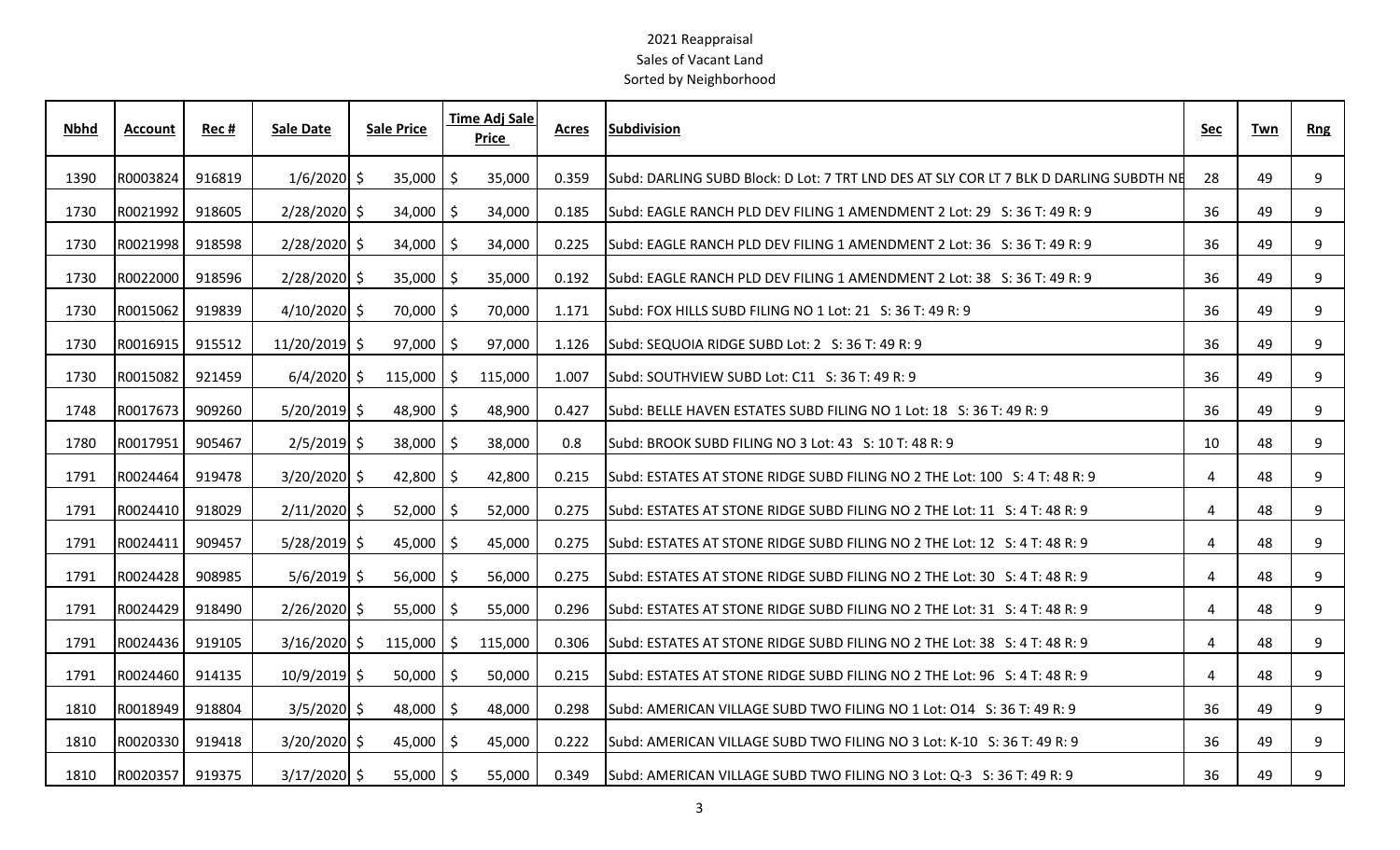| <b>Nbhd</b> | <b>Account</b> | Rec#   | Sale Date      | <b>Sale Price</b> |                |    | <b>Time Adj Sale</b><br><b>Price</b> | <b>Acres</b> | <b>Subdivision</b>                                                                | Sec | Twn | <b>Rng</b> |
|-------------|----------------|--------|----------------|-------------------|----------------|----|--------------------------------------|--------------|-----------------------------------------------------------------------------------|-----|-----|------------|
| 1813        | R0018461       | 907315 | $3/28/2019$ \$ |                   | 49,900         | -Ŝ | 49,900                               | 0.819        | Subd: AMERICAN VILLAGE SUBD THREE FILING NO 1 Lot: R-6 S: 36 T: 49 R: 9           | 36  | 49  | 9          |
| 1813        | R0018462       | 905568 | $2/7/2019$ \$  |                   | $50,000$   \$  |    | 50,000                               | 0.778        | Subd: AMERICAN VILLAGE SUBD THREE FILING NO 1 Lot: R-7 S: 36 T: 49 R: 9           | 36  | 49  | 9          |
| 1813        | R0018476       | 915970 | $12/6/2019$ \$ |                   | $46,000$   \$  |    | 46,000                               | 0.754        | Subd: AMERICAN VILLAGE SUBD THREE FILING NO 1 Lot: S-11 S: 36 T: 49 R: 9          | 36  | 49  | 9          |
| 1813        | R0018963       | 913577 | $9/27/2019$ \$ |                   | $51,500$   \$  |    | 51,500                               | 0.605        | Subd: AMERICAN VILLAGE SUBD THREE FILING NO 2 Lot: T10 S: 36 T: 49 R: 9           | 36  | 49  | 9          |
| 1813        | R0018961       | 909736 | $6/7/2019$ \$  |                   | $50,500$   \$  |    | 50,500                               | 0.568        | lSubd: AMERICAN VILLAGE SUBD THREE FILING NO 2 Lot: T8 S: 36 T: 49 R: 9           | 36  | 49  | 9          |
| 1813        | R0018962       | 909705 | $6/6/2019$ \$  |                   | 48,000         | -S | 48,000                               | 0.573        | Subd: AMERICAN VILLAGE SUBD THREE FILING NO 2 Lot: T9 S: 36 T: 49 R: 9            | 36  | 49  | 9          |
| 1813        | R0018978       | 914583 | 10/22/2019 \$  |                   | $60,000$   \$  |    | 60,000                               | 0.807        | Subd: AMERICAN VILLAGE SUBD THREE FILING NO 2 Lot: U10 S: 36 T: 49 R: 9           | 36  | 49  | 9          |
| 1813        | R0018980       | 915588 | 11/20/2019 \$  |                   | $55,000$   \$  |    | 55,000                               | 0.517        | Subd: AMERICAN VILLAGE SUBD THREE FILING NO 2 Lot: U12 S: 36 T: 49 R: 9           | 36  | 49  | 9          |
| 1813        | R0018972       | 913592 | $9/25/2019$ \$ |                   | $55,000$   \$  |    | 55,000                               | 0.576        | Subd: AMERICAN VILLAGE SUBD THREE FILING NO 2 Lot: U4 S: 36 T: 49 R: 9            | 36  | 49  | 9          |
| 1850        | R0012704       | 910857 | $7/8/2019$ \$  |                   | $125,000$   \$ |    | 125,000                              | 1.5          | lSubd: C & H ESTATES MINOR SUBD LOT 3 AMENDED PLAT AMENDED LOT 3  S: 5 T: 48 R: 9 | 5   | 48  | 9          |
| 1850        | R0014650       | 922187 | $6/24/2020$ \$ |                   | 45,000         | S  | 45,000                               | 0.167        | Subd: COBBLE CREEK SUBD FILING NO 1 Lot: A-19 S: 5 T: 48 R: 9                     | 5   | 48  | 9          |
| 1850        | R0015300       | 919244 | $3/12/2020$ \$ |                   | $48,000$   \$  |    | 48,000                               | 0.202        | Subd: COBBLE CREEK SUBD FILING NO 2 Lot: A-67 S: 5 T: 48 R: 9                     | 5   | 48  | 9          |
| 1850        | R0015311       | 912182 | $8/8/2019$ \$  |                   | $55,000$   \$  |    | 55,000                               | 0.272        | Subd: COBBLE CREEK SUBD FILING NO 2 Lot: B-13 S: 5 T: 48 R: 9                     | 5   | 48  | 9          |
| 1850        | R0015314       | 916546 | 12/23/2019 \$  |                   | $42,000$   \$  |    | 42,000                               | 0.253        | Subd: COBBLE CREEK SUBD FILING NO 2 Lot: B-16 S: 5 T: 48 R: 9                     | 5   | 48  | 9          |
| 1850        | R0017519       | 921525 | $6/8/2020$ \$  |                   | $55,000$   \$  |    | 55,000                               | 0.283        | Subd: COBBLE CREEK SUBD PHASE 2 FILING NO 1 Lot: 11 S: 5 T: 48 R: 9               | 5   | 48  | 9          |
| 1850        | R0017520       | 910988 | $7/10/2019$ \$ |                   | 55,000         | -Ŝ | 55,000                               | 0.256        | Subd: COBBLE CREEK SUBD PHASE 2 FILING NO 1 Lot: 12 S: 5 T: 48 R: 9               | 5   | 48  | 9          |
| 1850        | R0017544       | 919385 | $3/20/2020$ \$ |                   | $45,000$   \$  |    | 45,000                               | 0.262        | Subd: COBBLE CREEK SUBD PHASE 2 FILING NO 1 Lot: 124 S: 5 T: 48 R: 9              | 5   | 48  | 9          |
| 1850        | R0017552       | 922146 | $6/22/2020$ \$ |                   | $100,000$ \$   |    | 100,000                              | 0.257        | Subd: COBBLE CREEK SUBD PHASE 2 FILING NO 1 Lot: 132 S: 5 T: 48 R: 9              | 5   | 48  | 9          |
| 1850        | R0019523       | 909032 | $5/14/2019$ \$ |                   | $69,500$   \$  |    | 69,500                               | 0.411        | Subd: COBBLE CREEK SUBD PHASE 2 FILING NO 3 Lot: 191 S: 5 T: 48 R: 9              | 5   | 48  | 9          |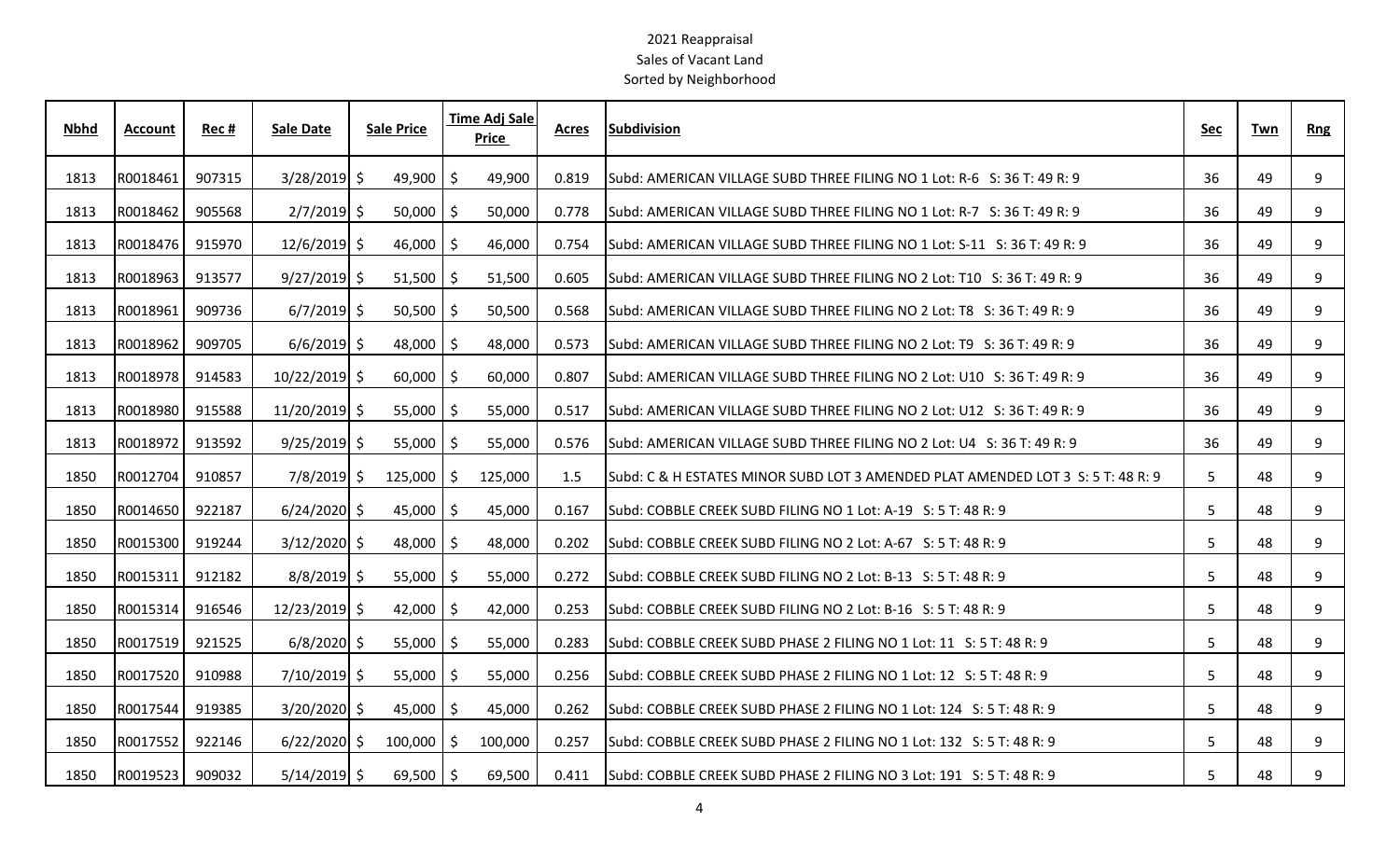| Nbhd | Account  | Rec#   | <b>Sale Date</b> | <b>Sale Price</b> | <b>Time Adj Sale</b><br>Price | Acres | <b>Subdivision</b>                                                               | Sec            | Twn | <b>Rng</b> |
|------|----------|--------|------------------|-------------------|-------------------------------|-------|----------------------------------------------------------------------------------|----------------|-----|------------|
| 1850 | R0019915 | 914225 | $10/5/2019$ \$   | 45,000            | 45,000<br>-\$                 | 0.298 | Subd: COBBLE CREEK SUBD PHASE 2 FILING NO 4 Lot: 83 S: 5 T: 48 R: 9              | 5              | 48  | 9          |
| 1850 | R0019916 | 916332 | $12/17/2019$ \$  | 52,000            | 52,000<br>S                   | 0.319 | Subd: COBBLE CREEK SUBD PHASE 2 FILING NO 4 Lot: 84 S: 5 T: 48 R: 9              | 5              | 48  | 9          |
| 1850 | R0023893 | 911057 | $7/15/2019$ \$   | 85,900            | 85,900<br>-Ŝ                  | 0.182 | Subd: SAN SOPHIA WEST SUBD FILING NO 1 Lot: 10 S: 5 T: 48 R: 9                   | 5              | 48  | 9          |
| 1850 | R0023888 | 919157 | $3/16/2020$ \$   | 88,800 \$         | 88,800                        | 0.194 | Subd: SAN SOPHIA WEST SUBD FILING NO 1 Lot: 5 S: 5 T: 48 R: 9                    | 5              | 48  | 9          |
| 1850 | R0024200 | 904628 | $1/3/2019$ \$    | 86,100            | 86,100<br>S                   | 0.215 | lSubd: SAN SOPHIA WEST SUBD FILING NO 2 Lot: 12 S: 5 T: 48 R: 9                  | 5              | 48  | 9          |
| 1850 | R0024213 | 907000 | $3/20/2019$ \$   | 78,200            | 78,200<br>-\$                 | 0.228 | Subd: SAN SOPHIA WEST SUBD FILING NO 2 Lot: 25 S: 5 T: 48 R: 9                   | 5              | 48  | 9          |
| 1850 | R0017296 | 906137 | $2/28/2019$ \$   | 120,000           | 120,000<br>S                  | 1.254 | Subd: SJODEN MINOR SUBD Lot: 2 S: 5 T: 48 R: 9                                   | 5              | 48  | 9          |
| 1851 | R0020712 | 905347 | $1/31/2019$ \$   | $41,000$   \$     | 41,000                        | 0.255 | Subd: SPRUCE POINT SUBD FILING NO 1 Lot: 7-1 S: 5 T: 48 R: 9                     | 5              | 48  | 9          |
| 1851 | R0020710 | 911440 | $7/24/2019$ \$   | $40,000$   \$     | 40,000                        | 0.200 | Subd: SPRUCE POINT SUBD FILING NO 1 Lot: 7-3 S: 5 T: 48 R: 9                     | 5              | 48  | 9          |
| 1881 | R0019882 | 905638 | $2/11/2019$ \$   | $40,000$   \$     | 40,000                        | 0.144 | Subd: MOUNTAIN PINES SUBD AMENDED PLAT LOTS 2 THROUGH 14 Lot: 10 S: 3 T: 48 R: 9 | 3              | 48  | 9          |
| 1881 | R0019883 | 906188 | $2/28/2019$ \$   | 40,000            | 40,000<br>S                   | 0.144 | Subd: MOUNTAIN PINES SUBD AMENDED PLAT LOTS 2 THROUGH 14 Lot: 11 S: 3 T: 48 R: 9 | 3              | 48  | 9          |
| 1881 | R0019874 | 914449 | 10/18/2019 \$    | 40,000            | 40,000<br>S                   | 0.153 | Subd: MOUNTAIN PINES SUBD AMENDED PLAT LOTS 2 THROUGH 14 Lot: 2 S: 3 T: 48 R: 9  | 3              | 48  | 9          |
| 1881 | R0019875 | 905193 | $1/23/2019$ \$   | $40,000$   \$     | 40,000                        | 0.144 | Subd: MOUNTAIN PINES SUBD AMENDED PLAT LOTS 2 THROUGH 14 Lot: 3 S: 3 T: 48 R: 9  | 3              | 48  | 9          |
| 1881 | R0019876 | 909007 | $5/13/2019$ \$   | $40,000$   \$     | 40,000                        | 0.144 | Subd: MOUNTAIN PINES SUBD AMENDED PLAT LOTS 2 THROUGH 14 Lot: 4 S: 3 T: 48 R: 9  | 3              | 48  | 9          |
| 1881 | R0019877 | 914325 | $10/14/2019$ \$  | $40,000$   \$     | 40,000                        | 0.144 | lSubd: MOUNTAIN PINES SUBD AMENDED PLAT LOTS 2 THROUGH 14 Lot: 5 S: 3 T: 48 R: 9 | 3              | 48  | 9          |
| 1881 | R0019879 | 911231 | $7/18/2019$ \$   | 40,000            | 40,000<br>S                   | 0.144 | Subd: MOUNTAIN PINES SUBD AMENDED PLAT LOTS 2 THROUGH 14 Lot: 7 S: 3 T: 48 R: 9  | $\overline{3}$ | 48  | 9          |
| 1881 | R0019881 | 912167 | $8/16/2019$ \$   | 40,000            | 40,000<br>-Ŝ                  | 0.144 | Subd: MOUNTAIN PINES SUBD AMENDED PLAT LOTS 2 THROUGH 14 Lot: 9 S: 3 T: 48 R: 9  | 3              | 48  | 9          |
| 1881 | R0024827 | 920939 | $5/19/2020$ \$   | $45,000$   \$     | 45,000                        | 0.249 | Subd: MOUNTAIN PINES SUBD AMENDED PLAT OF LOT 15 Lot: 15-4 S: 3 T: 48 R: 9       | 3              | 48  | 9          |
| 1881 | R0024828 | 920654 | $5/8/2020$ \$    | $45,000$   \$     | 45,000                        | 0.239 | Subd: MOUNTAIN PINES SUBD AMENDED PLAT OF LOT 15 Lot: 15-5 S: 3 T: 48 R: 9       | 3              | 48  | 9          |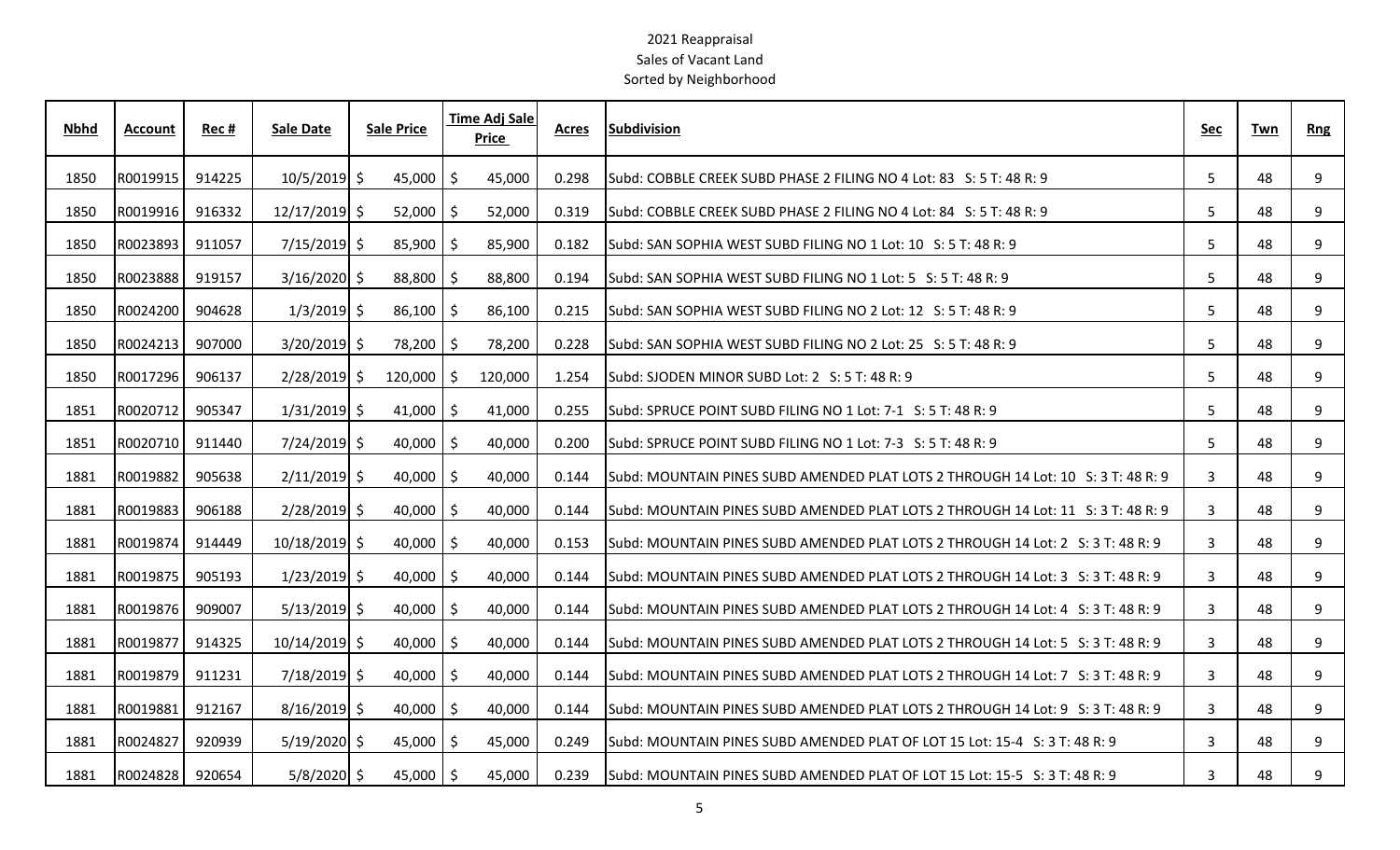| <b>Nbhd</b> | Account  | Rec #  | <b>Sale Date</b> | <b>Sale Price</b> |     | <b>Time Adj Sale</b><br>Price | <b>Acres</b> | <b>Subdivision</b>                                                        | <u>Sec</u> | Twn    | <b>Rng</b> |
|-------------|----------|--------|------------------|-------------------|-----|-------------------------------|--------------|---------------------------------------------------------------------------|------------|--------|------------|
| 1881        | R0019888 | 906603 | $3/15/2019$ \$   | 45,000            | \$  | 45,000                        | 0.194        | Subd: MOUNTAIN PINES SUBD Lot: 16 S: 3 T: 48 R: 9                         | 3          | 48     | 9          |
| 1881        | R0019893 | 917872 | $2/6/2020$ \$    | $40,000$   \$     |     | 40,000                        | 0.194        | Subd: MOUNTAIN PINES SUBD Lot: 21 S: 3 T: 48 R: 9                         | 3          | 48     | 9          |
| 1881        | R0019898 | 919636 | $4/2/2020$ \$    | $45,000$   \$     |     | 45,000                        | 0.145        | Subd: MOUNTAIN PINES SUBD Lot: 26 S: 3 T: 48 R: 9                         | 3          | 48     | 9          |
| 1881        | R0019899 | 919081 | $3/12/2020$ \$   | $45,000$   \$     |     | 45,000                        | 0.171        | Subd: MOUNTAIN PINES SUBD Lot: 27 S: 3 T: 48 R: 9                         | 3          | 48     | 9          |
| 1881        | R0019899 | 919554 | $3/31/2020$ \$   | 45,000            | -\$ | 45,000                        | 0.171        | Subd: MOUNTAIN PINES SUBD Lot: 27 S: 3 T: 48 R: 9                         | 3          | 48     | 9          |
| 1881        | R0019901 | 916534 | 12/20/2019 \$    | $45,000$   \$     |     | 45,000                        | 0.233        | Subd: MOUNTAIN PINES SUBD Lot: 29 S: 3 T: 48 R: 9                         | 3          | 48     | 9          |
| 1881        | R0019902 | 913086 | $9/13/2019$ \$   | $45,000$   \$     |     | 45,000                        | 0.236        | Subd: MOUNTAIN PINES SUBD Lot: 30 S: 3 T: 48 R: 9                         | 3          | 48     | 9          |
| 1910        | R0009593 | 911092 | $7/16/2019$ \$   | $35,000$   \$     |     | 35,000                        | 0.103        | Subd: MONTROSE ESTATES SUBD NO 2 AMENDED Lot: 36 S: 34 T: 49 R: 9         | 34         | 49     | 9          |
| 1927        | R0020955 | 917958 | $2/7/2020$ \$    | 35,000            | -Ŝ  | 35,000                        | 0.175        | Subd: STARGATE SUBD FILING NO 1 Lot: 12 S: 22 T: 49 R: 9                  | 22         | 49     | 9          |
| 1927        | R0023939 | 912430 | $8/21/2019$ \$   | 45,000            | \$  | 45,000                        | 0.346        | Subd: STARGATE SUBD FILING NO 2 Lot: 18 S: 15 T: 49 R: 9 S: 22 T: 49 R: 9 | 15, 22     | 49, 49 | 9, 9       |
| 1927        | R0023940 | 908407 | $4/19/2019$ \$   | 45,000            | -\$ | 45,000                        | 0.391        | Subd: STARGATE SUBD FILING NO 2 Lot: 19 S: 15 T: 49 R: 9 S: 22 T: 49 R: 9 | 15, 22     | 49, 49 | 9, 9       |
| 1927        | R0023944 | 915513 | $11/21/2019$ \$  | $36,000$   \$     |     | 36,000                        | 0.185        | Subd: STARGATE SUBD FILING NO 2 Lot: 31 S: 22 T: 49 R: 9                  | 22         | 49     | 9          |
| 1927        | R0023948 | 917295 | $1/17/2020$ \$   | $31,500$   \$     |     | 31,500                        | 0.179        | Subd: STARGATE SUBD FILING NO 2 Lot: 35 S: 22 T: 49 R: 9                  | 22         | 49     | 9          |
| 1929        | R0024604 | 922193 | $6/23/2020$ \$   | $35,000$   \$     |     | 35,000                        | 0.157        | lSubd: BEAR CREEK SUBD FILING NO 4 Block: 23 Lot: 3 S: 22 T: 49 R: 9      | 22         | 49     | 9          |
| 1929        | R0024607 | 919343 | $3/20/2020$ \$   | 35,000            | S   | 35,000                        | 0.182        | Subd: BEAR CREEK SUBD FILING NO 4 Block: 23 Lot: 6 S: 22 T: 49 R: 9       | 22         | 49     | 9          |
| 1929        | R0024612 | 913952 | $10/3/2019$ \$   | 35,000            | \$  | 35,000                        | 0.157        | Subd: BEAR CREEK SUBD FILING NO 4 Block: 24 Lot: 11 S: 22 T: 49 R: 9      | 22         | 49     | 9          |
| 1929        | R0024613 | 913931 | $10/3/2019$ \$   | $35,000$   \$     |     | 35,000                        | 0.182        | Subd: BEAR CREEK SUBD FILING NO 4 Block: 24 Lot: 12 S: 22 T: 49 R: 9      | 22         | 49     | 9          |
| 1929        | R0024609 | 919340 | $3/20/2020$ \$   | $35,000$   \$     |     | 35,000                        | 0.157        | Subd: BEAR CREEK SUBD FILING NO 4 Block: 24 Lot: 8 S: 22 T: 49 R: 9       | 22         | 49     | 9          |
| 1929        | R0024620 | 922015 | $6/17/2020$ \$   | $35,000$   \$     |     | 35,000                        | 0.157        | Subd: BEAR CREEK SUBD FILING NO 4 Block: 26 Lot: 2 S: 22 T: 49 R: 9       | 22         | 49     | 9          |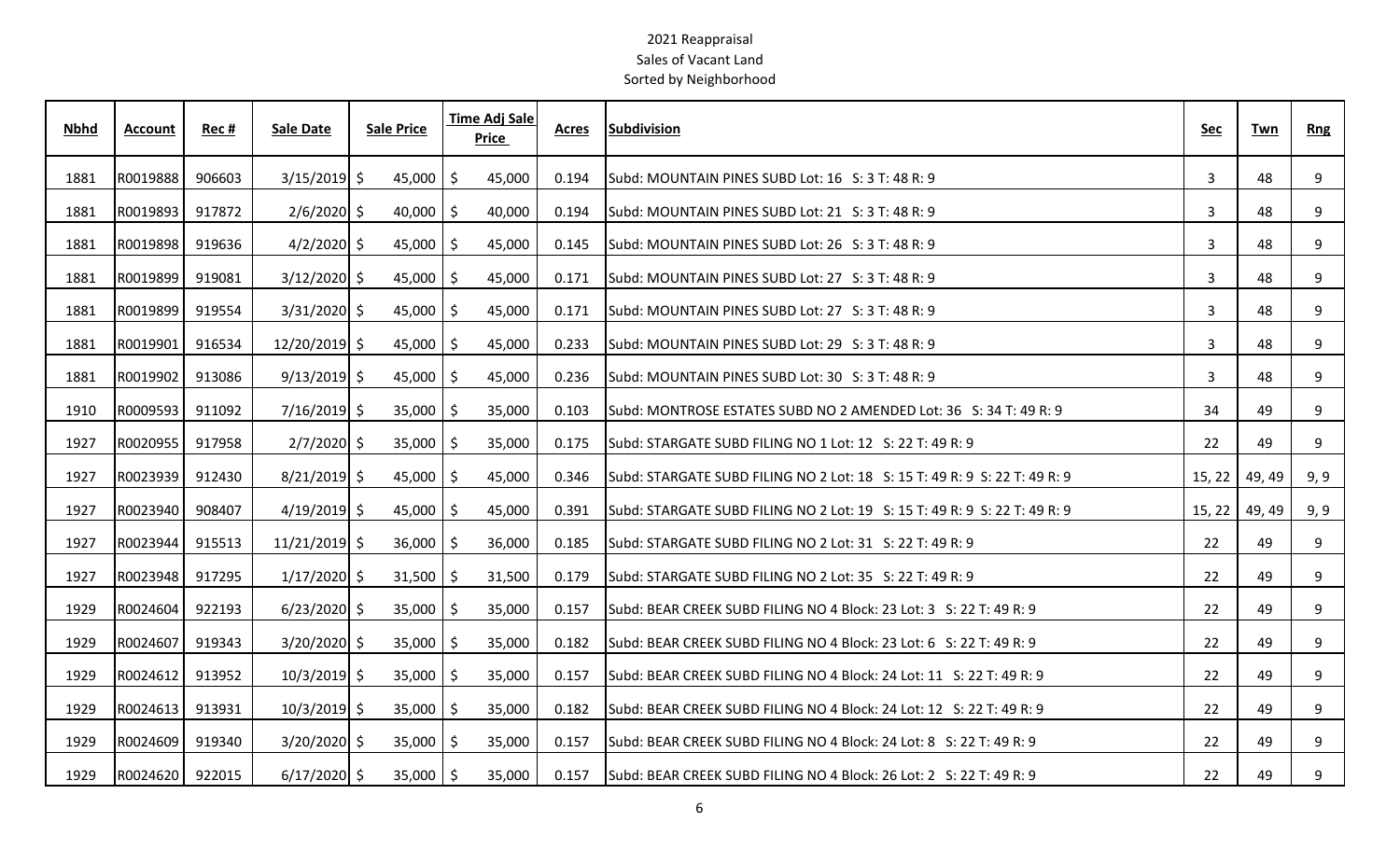| <b>Nbhd</b> | <b>Account</b> | Rec#   | <b>Sale Date</b> | <b>Sale Price</b> |     | <b>Time Adj Sale</b><br><b>Price</b> | <b>Acres</b> | <b>Subdivision</b>                                                                             | <b>Sec</b>   | Twn | <b>Rng</b> |
|-------------|----------------|--------|------------------|-------------------|-----|--------------------------------------|--------------|------------------------------------------------------------------------------------------------|--------------|-----|------------|
| 1935        | R0017492       | 917213 | $1/17/2020$ \$   | 32,500            | -Ŝ  | 32,500                               | 0.219        | Subd: DEER TRAIL AT CIMARRON CREEK SUBD Lot: 50 S: 22 T: 49 R: 9                               | 22           | 49  | 9          |
| 1940        | R0005585       | 910876 | $7/8/2019$ \$    | 19,900            | S   | 19,900                               | 1.095        | M/B                                                                                            | 23           | 49  | 9          |
| 1940        | R0005585       | 917012 | $1/8/2020$ \$    | $23,500$   \$     |     | 23,500                               | 1.095        | M/B                                                                                            | 23           | 49  | 9          |
| 1940        | R0018402       | 917330 | $1/22/2020$ \$   | $40,000$   \$     |     | 40,000                               | 0.32         | Subd: COLORADO WEST SUBD FILING NO 2 Lot: 60 S: 23 T: 49 R: 9                                  | 23           | 49  | 9          |
| 1950        | R0023300       | 918519 | $2/24/2020$ \$   | $38,000$   \$     |     | 38,000                               | 0.215        | lSubd: SUNRISE CREEK II SUBD FILING 4 Lot: 12                                 S: 35 T: 49 R: 9 | 35           | 49  | 9          |
| 1950        | R0023290       | 920186 | $4/24/2020$ \$   | 30,000            | S   | 30,000                               | 0.15         | Subd: SUNRISE CREEK II SUBD FILING 4 Lot: 2 S: 35 T: 49 R: 9                                   | 35           | 49  | 9          |
| 1950        | R0023292       | 918438 | $2/24/2020$ \$   | $27,500$   \$     |     | 27,500                               | 0.15         | Subd: SUNRISE CREEK II SUBD FILING 4 Lot: 4 S: 35 T: 49 R: 9                                   | 35           | 49  | 9          |
| 1950        | R0023294       | 920365 | $4/30/2020$ \$   | $30,000$   \$     |     | 30,000                               | 0.149        | Subd: SUNRISE CREEK II SUBD FILING 4 Lot: 6 S: 35 T: 49 R: 9                                   | 35           | 49  | 9          |
| 1950        | R0023295       | 922312 | $6/29/2020$ \$   | $25,000$   \$     |     | 25,000                               | 0.13         | Subd: SUNRISE CREEK II SUBD FILING 4 Lot: 7 S: 35 T: 49 R: 9                                   | 35           | 49  | 9          |
| 1950        | R0023297       | 920857 | $5/15/2020$ \$   | $40,000$   \$     |     | 40,000                               | 0.277        | Subd: SUNRISE CREEK II SUBD FILING 4 Lot: 9 S: 35 T: 49 R: 9                                   | 35           | 49  | 9          |
| 1950        | R0024329       | 913600 | $9/30/2019$ \$   | 60,000            | -S  | 60,000                               | 0.13         | Subd: SUNRISE CREEK III FILING NO 1 FINAL PLAT Lot: 1203 S: 35 T: 49 R: 9                      | 35           | 49  | 9          |
| 1950        | R0024330       | 910836 | 7/8/2019 \$      | 59,900            | -\$ | 59,900                               | 0.13         | Subd: SUNRISE CREEK III FILING NO 1 FINAL PLAT Lot: 1204 S: 35 T: 49 R: 9                      | 35           | 49  | 9          |
| 1950        | R0024331       | 922076 | $6/22/2020$ \$   | 59,500            | -Ŝ  | 59,500                               | 0.14         | Subd: SUNRISE CREEK III FILING NO 1 FINAL PLAT Lot: 1205 S: 35 T: 49 R: 9                      | 35           | 49  | 9          |
| 1950        | R0024332       | 910835 | $7/8/2019$ \$    | $53,000$   \$     |     | 53,000                               | 0.14         | Subd: SUNRISE CREEK III FILING NO 1 FINAL PLAT Lot: 1206 S: 35 T: 49 R: 9                      | 35           | 49  | 9          |
| 1950        | R0024334       | 909565 | $5/29/2019$ \$   | $52,750$   \$     |     | 52,750                               | 0.14         | lSubd: SUNRISE CREEK III FILING NO 1 FINAL PLAT Lot: 1208   S: 35 T: 49 R: 9                   | 35           | 49  | 9          |
| 1985        | R0016985       | 912629 | $8/26/2019$ \$   | 75,000            | Ŝ   | 75,000                               | 0.375        | Subd: BLACK CANYON RANCH GOLF COMMUNITY FILING NO 4 Lot: 1211 S: 3 T: 48 R: 9                  | $\mathbf{3}$ | 48  | 9          |
| 1985        | R0017983       | 907668 | $3/29/2019$ \$   | 59,500            | S   | 59,500                               | 0.265        | Subd: BRIDGES AT BLACK CANYON FINAL PLAT FILING NO 5 THE Block: 1900 Lot: 1923 S: 3 T:         | 3            | 48  | 9          |
| 1985        | R0017997       | 914014 | $10/4/2019$ \$   | 55,000            | \$  | 55,000                               | 0.195        | Subd: BRIDGES AT BLACK CANYON FINAL PLAT FILING NO 5 THE Block: 1900 Lot: 1937 S: 3 T:         | 3            | 48  | 9          |
| 1985        | R0018008       | 912571 | $8/27/2019$ \$   | $28,000$   \$     |     | 28,000                               | 0.196        | Subd: BRIDGES AT BLACK CANYON FINAL PLAT FILING NO 5 THE Block: 2000 Lot: 2008 S: 3 T:         | 3            | 48  | 9          |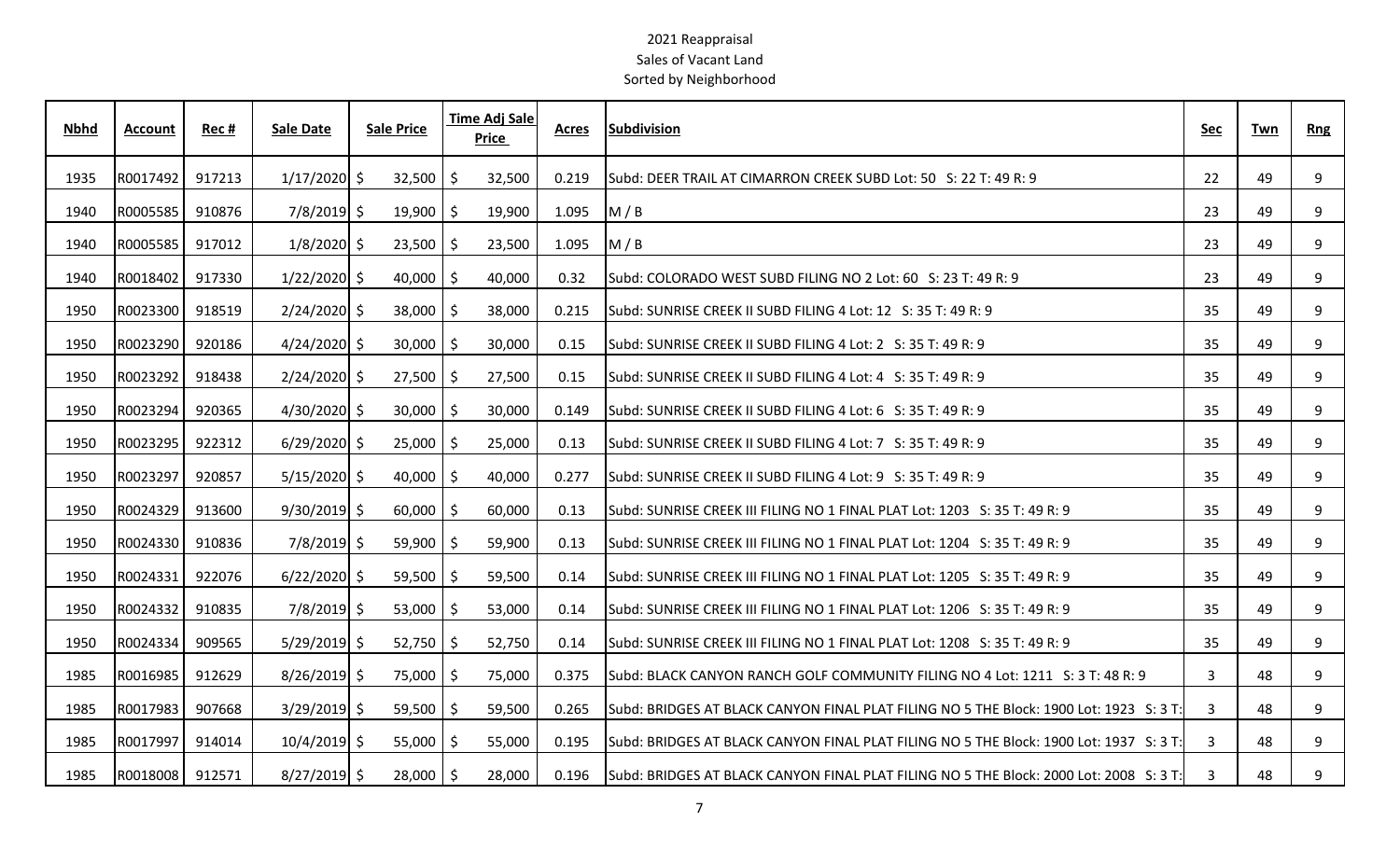| <b>Nbhd</b> | <b>Account</b> | Rec#   | <b>Sale Date</b> | <b>Sale Price</b> | <b>Time Adj Sale</b><br>Price | Acres | <b>Subdivision</b>                                                                      | Sec            | Twn | <b>Rng</b> |
|-------------|----------------|--------|------------------|-------------------|-------------------------------|-------|-----------------------------------------------------------------------------------------|----------------|-----|------------|
| 1985        | R0018027       | 922541 | $6/29/2020$ \$   | 105,750           | \$<br>105,750                 | 0.217 | Subd: BRIDGES AT BLACK CANYON FINAL PLAT FILING NO 6 THE Block: 2400 Lot: 2407 S: 3 T:  | 3              | 48  | 9          |
| 1985        | R0018041       | 915796 | $11/27/2019$ \$  | $30,000$   \$     | 30,000                        | 0.230 | Subd: BRIDGES AT BLACK CANYON FINAL PLAT FILING NO 6 THE Block: 2500 Lot: 2509 S: 3 T:  | 3              | 48  | 9          |
| 1985        | R0018065       | 916779 | $12/31/2019$ \$  | $60,000$   \$     | 60,000                        | 0.195 | Subd: BRIDGES AT BLACK CANYON FINAL PLAT FILING NO 6 THE Block: 2600 Lot: 2618 S: 3 T:  | 3              | 48  | 9          |
| 1985        | R0018377       | 921697 | $6/11/2020$ \$   | $63,500$   \$     | 63,500                        | 0.303 | Subd: BRIDGES AT BLACK CANYON PD FP FILING NO 7 THE Block: 2300 Lot: 2315 S: 3 T: 48 R: | 3              | 48  | 9          |
| 1985        | R0014174       | 909407 | $5/24/2019$ \$   | $39,000$   \$     | 39,000                        | 0.312 | Subd: EAGLE LANDING PLANNED DEV FILING NO 2 Lot: 1237 S: 3 T: 48 R: 9                   | 3              | 48  | 9          |
| 1985        | R0017217       | 909522 | $5/29/2019$ \$   | $24,900$   \$     | 24,900                        | 0.226 | Subd: MELODY ROSE SUBD Block: 100 Lot: 103B S: 35 T: 49 R: 9                            | 35             | 49  | 9          |
| 1985        | R0014067       | 912194 | $8/15/2019$ \$   | $30,000$   \$     | 30,000                        | 0.226 | Subd: MELODY ROSE SUBD Block: 100 Lot: 104A S: 35 T: 49 R: 9                            | 35             | 49  | 9          |
| 1985        | R0014070       | 909520 | $5/29/2019$ \$   | $40,000$   \$     | 40,000                        | 0.35  | Subd: MELODY ROSE SUBD Block: 100 Lot: 107A, S: 35 T: 49 R: 9                           | 35,            | 49, | 9,         |
| 1986        | R0023336       | 906667 | $3/15/2019$ \$   | $42,900$   \$     | 42,900                        | 0.289 | Subd: EAGLE LANDING PLANNED DEVELOPMENT FILING NO 7 Lot: 305 S: 35 T: 49 R: 9           | 35             | 49  | 9          |
| 1986        | R0023337       | 914148 | $10/9/2019$ \$   | $50,000$   \$     | 50,000                        | 0.303 | lSubd: EAGLE LANDING PLANNED DEVELOPMENT FILING NO 7 Lot: 306   S: 35 T: 49 R: 9        | 35             | 49  | 9          |
| 1986        | R0023348       | 905888 | $2/9/2019$ \$    | $45,000$   \$     | 45,000                        | 0.318 | Subd: EAGLE LANDING PLANNED DEVELOPMENT FILING NO 7 Lot: 317 S: 35 T: 49 R: 9           | 35             | 49  | 9          |
| 1986        | R0023328       | 915856 | $12/2/2019$ \$   | $60,000$   \$     | 60,000                        | 0.367 | Subd: EAGLE LANDING PLANNED DEVELOPMENT FILING NO 7 Lot: 409 S: 35 T: 49 R: 9           | 35             | 49  | 9          |
| 1986        | R0020757       | 915407 | $11/15/2019$ \$  | 75,000   \$       | 75,000                        | 0.37  | Subd: EAGLE LANDING PLD DEV FILING NO 5 Lot: 405 S: 35 T: 49 R: 9                       | 35             | 49  | 9          |
| 1987        | R0019097       | 906402 | $2/27/2019$ \$   | $50,000$   \$     | 50,000                        | 0.510 | Subd: MONTE VISTA SUBD FILING NO 3 Lot: 21 S: 2 T: 48 R: 9                              | $\overline{2}$ | 48  | 9          |
| 1987        | R0019104       | 905952 | $2/21/2019$ \$   | $58,000$   \$     | 58,000                        | 0.502 | Subd: MONTE VISTA SUBD FILING NO 3 Lot: 29 S: 2 T: 48 R: 9                              | $\overline{2}$ | 48  | 9          |
| 1998        | R0019839       | 912136 | $8/14/2019$ \$   | $35,000$   \$     | 35,000                        | 0.266 | Subd: BROWN RANCH FILING NO 3 Lot: A18 S: 2 T: 48 R: 9                                  | $\overline{2}$ | 48  | 9          |
| 1998        | R0020875       | 907997 | $4/12/2019$ \$   | $65,000$   \$     | 65,000                        | 0.635 | Subd: BROWN RANCH FILING NO 4 Lot: 3 S: 2 T: 48 R: 9                                    | $\overline{2}$ | 48  | 9          |
| 1998        | R0021081       | 912844 | $9/5/2019$ \$    | $45,000$   \$     | 45,000                        | 0.352 | Subd: BROWN RANCH FILING NO 5A Lot: A51 S: 2 T: 48 R: 9                                 | $\overline{2}$ | 48  | 9          |
| 1998        | R0021084       | 914667 | $10/24/2019$ \$  | $45,000$   \$     | 45,000                        | 0.236 | Subd: BROWN RANCH FILING NO 5A Lot: A54 S: 2 T: 48 R: 9                                 | $\overline{2}$ | 48  | 9          |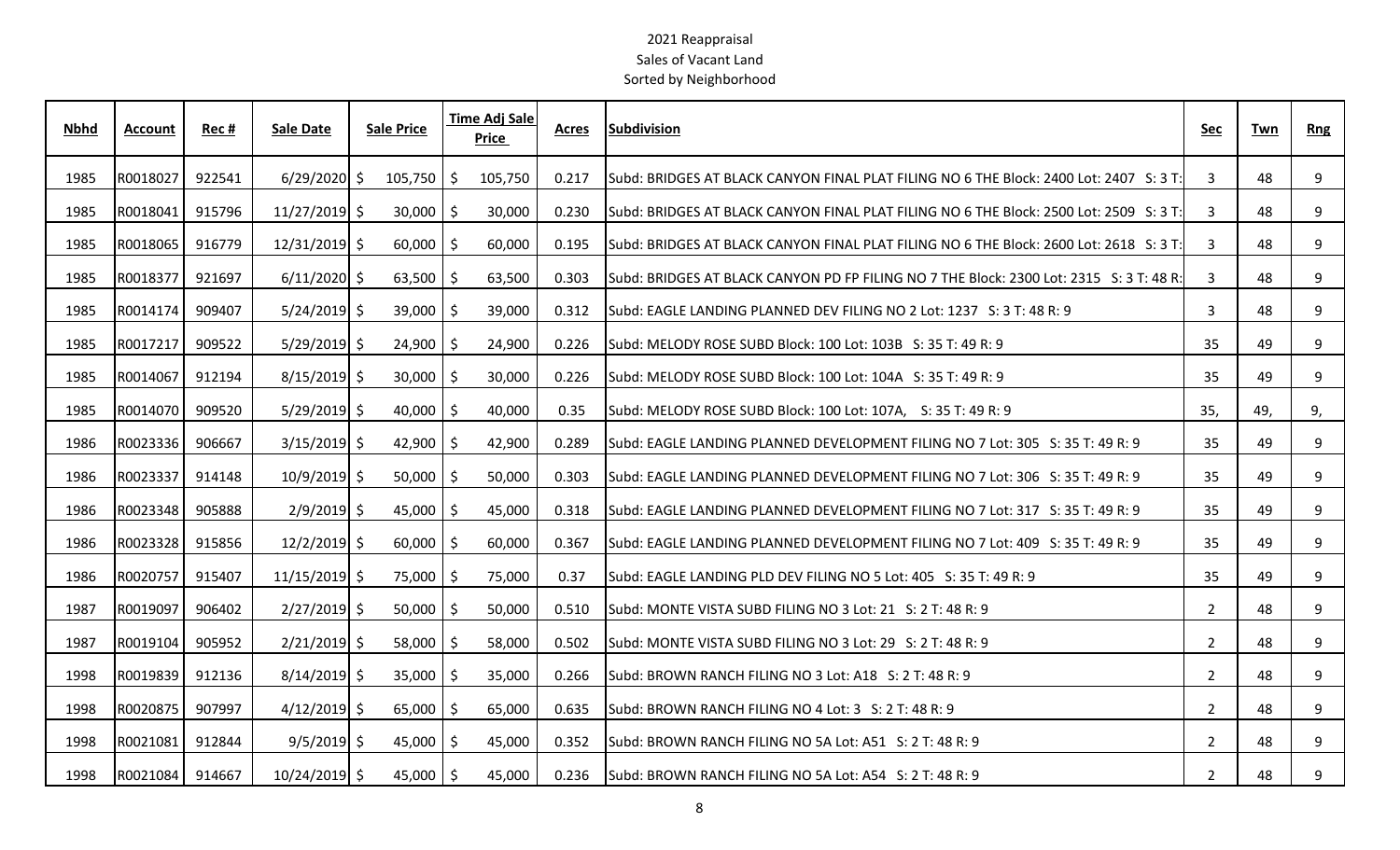| <b>Nbhd</b> | <b>Account</b> | Rec#   | <b>Sale Date</b> | <b>Sale Price</b> |                        | <b>Time Adj Sale</b><br>Price | <b>Acres</b> | Subdivision                                                                          | Sec            | Twn | <b>Rng</b> |
|-------------|----------------|--------|------------------|-------------------|------------------------|-------------------------------|--------------|--------------------------------------------------------------------------------------|----------------|-----|------------|
| 1998        | R0021087       | 908246 | $4/19/2019$ \$   |                   | $39,900$ \$            | 39,900                        | 0.344        | Subd: BROWN RANCH FILING NO 5A Lot: A57 S: 2 T: 48 R: 9                              | $2^{\circ}$    | 48  | 9          |
| 1998        | R0021090       | 912357 | $8/21/2019$ \$   |                   | $47,500$ \$            | 47,500                        | 0.230        | Subd: BROWN RANCH FILING NO 5A Lot: A61 S: 2 T: 48 R: 9                              | $\overline{2}$ | 48  | 9          |
| 1998        | R0017375       | 908940 | $5/10/2019$ \$   |                   | $55,000$   \$          | 55,000                        | 0.399        | Subd: BROWN RANCH SUBD (FILING NO 1) Lot: 16 S: 2 T: 48 R: 9                         | $\overline{2}$ | 48  | 9          |
| 3000        | R0012594       | 920839 | $5/12/2020$ \$   | $135,900$ \$      |                        | 135,900                       | 3.928        | M / B                                                                                | 10             | 50  | 10         |
| 3000        | R0011073       | 911902 | $8/7/2019$ \$    |                   | $80,000$ \$            | 80,000                        | 2.97         | M/B                                                                                  | 15             | 50  | 10         |
| 3000        | R0652254       | 918589 | $2/28/2020$ \$   |                   | $65,000$ $\frac{1}{5}$ | 65,000                        | 4.49         | Subd: JOHNNY & ETTA BROWN EXEMPTION LOT 2 OF THE LUTTRELL EXEMPTION REPLAT Trac      | $\overline{4}$ | 50  | 10         |
| 5000        | R0024669       | 915844 | $12/3/2019$ \$   |                   | 75,000 \$              | 75,000                        | 1.406        | Subd: PRESTIGE VALLEY ESTATES FILING 2 Lot: 8 S: 1 T: 48 R: 9                        | $\mathbf{1}$   | 48  | 9          |
| 5000        | R0024670       | 915958 | $12/6/2019$ \$   |                   | $82,000$   \$          | 82,000                        | 2.036        | Subd: PRESTIGE VALLEY ESTATES FILING 2 Lot: 9 S: 32 T: 49 R: 8                       | 32             | 49  | 8          |
| 5000        | R0023471       | 909345 | $5/23/2019$ \$   |                   | 79,000 \$              | 79,000                        | 2.172        | Subd: PRESTIGE VALLEY ESTATES PHASE I FINAL PLAT Lot: 10 S: 1 T: 48 R: 9             | $\mathbf{1}$   | 48  | 9          |
| 5000        | R0018796       | 912450 | $8/21/2019$ \$   |                   | $55,000$   \$          | 55,000                        | 3            | Subd: YEAGER SUBD Lot: 1 S: 29 T: 49 R: 8                                            | 29             | 49  | 8          |
| 5010        | R0060049       | 911615 | $7/30/2019$ \$   | 200,000           |                        | 200,000<br>Ŝ.                 | 40           | M / B                                                                                | 12             | 49  | 8          |
| 5020        | R0024063       | 914438 | 10/18/2019 \$    |                   | $56,500$   \$          | 56,500                        | 7.561        | M/B                                                                                  | 6              | 48  | 8          |
| 5100        | R0024576       | 916324 | $12/16/2019$ \$  |                   | 43,000 $\mid$ \$       | 43,000                        | 2.093        | Subd: CLUGSTON MINOR SUBD Lot: 2 S: 6 T: 49 R: 9                                     | 6              | 49  | 9          |
| 5100        | R0024577       | 916321 | $12/16/2019$ \$  |                   | 43,000 $\mid$ \$       | 43,000                        | 2.092        | Subd: CLUGSTON MINOR SUBD Lot: 3 S: 6 T: 49 R: 9                                     | 6              | 49  | 9          |
| 5200        | R0018435       | 916917 | $1/6/2020$ \$    |                   | 42,500 $\frac{1}{2}$   | 42,500                        | 0.271        | lSubd: WATERFRONT WAY SUBD FILING NO 1 Lot: 28 S: 20 T: 49 R: 9                      | 20             | 49  | 9          |
| 5200        | R0019693       | 919988 | $4/15/2020$ \$   |                   | 80,000                 | 80,000<br>S                   | 0.340        | Subd: WOODLAND PONDS SUBD FILING 1 Lot: 15 S: 20 T: 49 R: 9                          | 20             | 49  | 9          |
| 5205        | R0012418       | 921838 | $6/16/2020$ \$   |                   | $50,000$   \$          | 50,000                        | 0.152        | Subd: HERITAGE ESTATES FILING NO 6 Lot: 74 S: 29 T: 49 R: 9                          | 29             | 49  | 9          |
| 5400        | R0009246       | 915198 | $11/8/2019$ \$   |                   | $48,000$   \$          | 48,000                        | 0.187        | Subd: CHIPETA TRAILER ESTATES A RESUBD OF LOTS 44 THROUGH 52 Lot: F S: 33 T: 49 R: 9 | 33             | 49  | 9          |
| 5400        | R0007727       | 918850 | $3/9/2020$ \$    |                   | $34,110$   \$          | 34,110                        | 0.126        | Subd: CHIPETA TRAILER ESTATES Lot: 42 S: 33 T: 49 R: 9                               | 33             | 49  | 9          |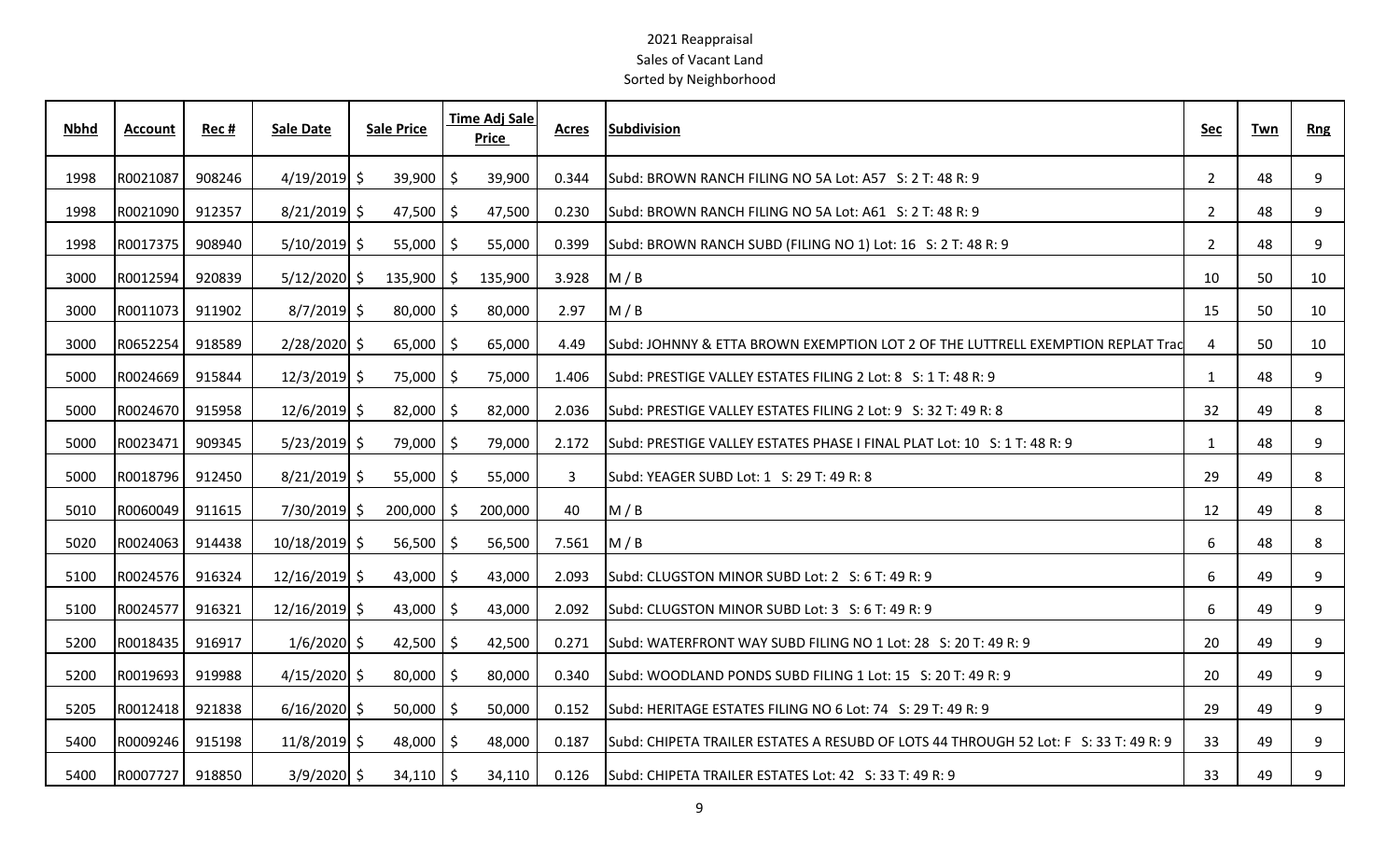| <b>Nbhd</b> | <b>Account</b> | Rec#   | <b>Sale Date</b> | <b>Sale Price</b> |     | <b>Time Adj Sale</b><br><b>Price</b> | <b>Acres</b> | <b>Subdivision</b>                                                           | Sec            | Twn | <b>Rng</b>      |
|-------------|----------------|--------|------------------|-------------------|-----|--------------------------------------|--------------|------------------------------------------------------------------------------|----------------|-----|-----------------|
| 5400        | R0024366       | 908799 | $5/6/2019$ \$    | 55,000            | Ŝ   | 55,000                               | 0.5          | Subd: FREELAND MINOR SUBD & BOUNDARY LINE ADJUSTMENT Lot: 3 S: 33 T: 49 R: 9 | 33             | 49  | 9               |
| 5400        | R0019772       | 915535 | $11/21/2019$ \$  | 67,000            | Ŝ   | 67,000                               | 0.540        | Subd: SAN JUAN MEADOWS SUBD Lot: 1 S: 33 T: 49 R: 9                          | 33             | 49  | 9               |
| 5500        | R0019006       | 911978 | $8/8/2019$ \$    | 75,000 \$         |     | 75,000                               | 1.539        | Subd: AUTUMN HEIGHTS SUBD (CORRECTION PLAT) Lot: 4 S: 23 T: 49 R: 10         | 23             | 49  | 10              |
| 5500        | R0019009       | 909763 | $6/7/2019$ \$    | $99,000$   \$     |     | 99,000                               | 3.144        | Subd: AUTUMN HEIGHTS SUBD (CORRECTION PLAT) Lot: 7 S: 23 T: 49 R: 10         | 23             | 49  | 10              |
| 5500        | R0019010       | 908276 | $4/18/2019$ \$   | $89,000$ \$       |     | 89,000                               | 3.376        | Subd: AUTUMN HEIGHTS SUBD (CORRECTION PLAT) Lot: 8 S: 23 T: 49 R: 10         | 23             | 49  | 10              |
| 5500        | R0021483       | 913537 | $9/27/2019$ \$   | 65,000            | Ŝ.  | 65,000                               | 1.574        | Subd: CLEAR VALLEY ESTATES Lot: 2 S: 31 T: 49 R: 9                           | 31             | 49  | 9               |
| 5500        | R0020814       | 912774 | $9/4/2019$ \$    | 86,000            | -S  | 86,000                               | 3.81         | Subd: COTTONWOOD CROSSING AT SPRING CREEK Lot: 10 S: 1 T: 48 R: 10           | 1              | 48  | 10              |
| 5500        | R0020807       | 909361 | $5/24/2019$ \$   | $91,500$   \$     |     | 91,500                               | 3.008        | Subd: COTTONWOOD CROSSING AT SPRING CREEK Lot: 3 S: 1 T: 48 R: 10            | 1              | 48  | 10              |
| 5500        | R0005237       | 912533 | $8/27/2019$ \$   | $69,000$ \$       |     | 69,000                               | 1.074        | Subd: CRESTMOOR FILING NO 2 Lot: 15 S: 32 T: 49 R: 9                         | 32             | 49  | 9               |
| 5500        | R0021056       | 911252 | $7/17/2019$ \$   | $89,000$   \$     |     | 89,000                               | 1.6          | Subd: EAGLE HEIGHTS SUBD FILING NO 1 Lot: 17 S: 22 T: 49 R: 10               | 22             | 49  | 10              |
| 5500        | R0021059       | 915988 | $12/6/2019$ \$   | 64,000            | -\$ | 64,000                               | 2.21         | Subd: EAGLE HEIGHTS SUBD FILING NO 1 Lot: 20 S: 22 T: 49 R: 10               | 22             | 49  | 10              |
| 5500        | R0023836       | 907843 | $4/5/2019$ \$    | $67,000$   \$     |     | 67,000                               | 1.815        | Subd: EAGLE HEIGHTS SUBD FILING NO 2 AMENDED Lot: 10 S: 22 T: 49 R: 10       | 22             | 49  | 10              |
| 5500        | R0023830       | 910774 | $7/3/2019$ \$    | 43,000 $\mid$ \$  |     | 43,000                               | 2.644        | Subd: EAGLE HEIGHTS SUBD FILING NO 2 AMENDED Lot: 4 S: 22 T: 49 R: 10        | 22             | 49  | 10              |
| 5500        | R0023831       | 907845 | $4/5/2019$ \$    | $38,000$   \$     |     | 38,000                               | 2.08         | Subd: EAGLE HEIGHTS SUBD FILING NO 2 AMENDED Lot: 5 S: 22 T: 49 R: 10        | 22             | 49  | 10              |
| 5500        | R0023832       | 907844 | $4/5/2019$ \$    | $58,500$   \$     |     | 58,500                               | 1.604        | Subd: EAGLE HEIGHTS SUBD FILING NO 2 AMENDED Lot: 6 S: 22 T: 49 R: 10        | 22             | 49  | 10              |
| 5500        | R0023835       | 906979 | $3/21/2019$ \$   | 64,787            | \$  | 64,787                               | 1.959        | Subd: EAGLE HEIGHTS SUBD FILING NO 2 AMENDED Lot: 9 S: 22 T: 49 R: 10        | 22             | 49  | 10              |
| 5500        | R0018581       | 904775 | $1/10/2019$ \$   | 92,800            | S   | 92,800                               | 3.421        | Subd: ESCARPMENT OVERLOOK SUBD FILING NO 2 Lot: 9 S: 7 T: 48 R: 9            | $\overline{7}$ | 48  | 9               |
| 5500        | R0021831       | 921983 | $6/19/2020$ \$   | 70,000 \$         |     | 70,000                               | 2.08         | Subd: GREEN MOUNTAIN MINOR SUBD Lot: 2 S: 7 T: 48 R: 9                       | $\overline{7}$ | 48  | 9               |
| 5500        | R0021409       | 906180 | $2/28/2019$ \$   | $57,000$   \$     |     | 57,000                               | 3.008        | Subd: HILLS AT SPRING CREEK SUBD Lot: 5 S: 27 T: 49 R: 10                    | 27             | 49  | 10 <sup>°</sup> |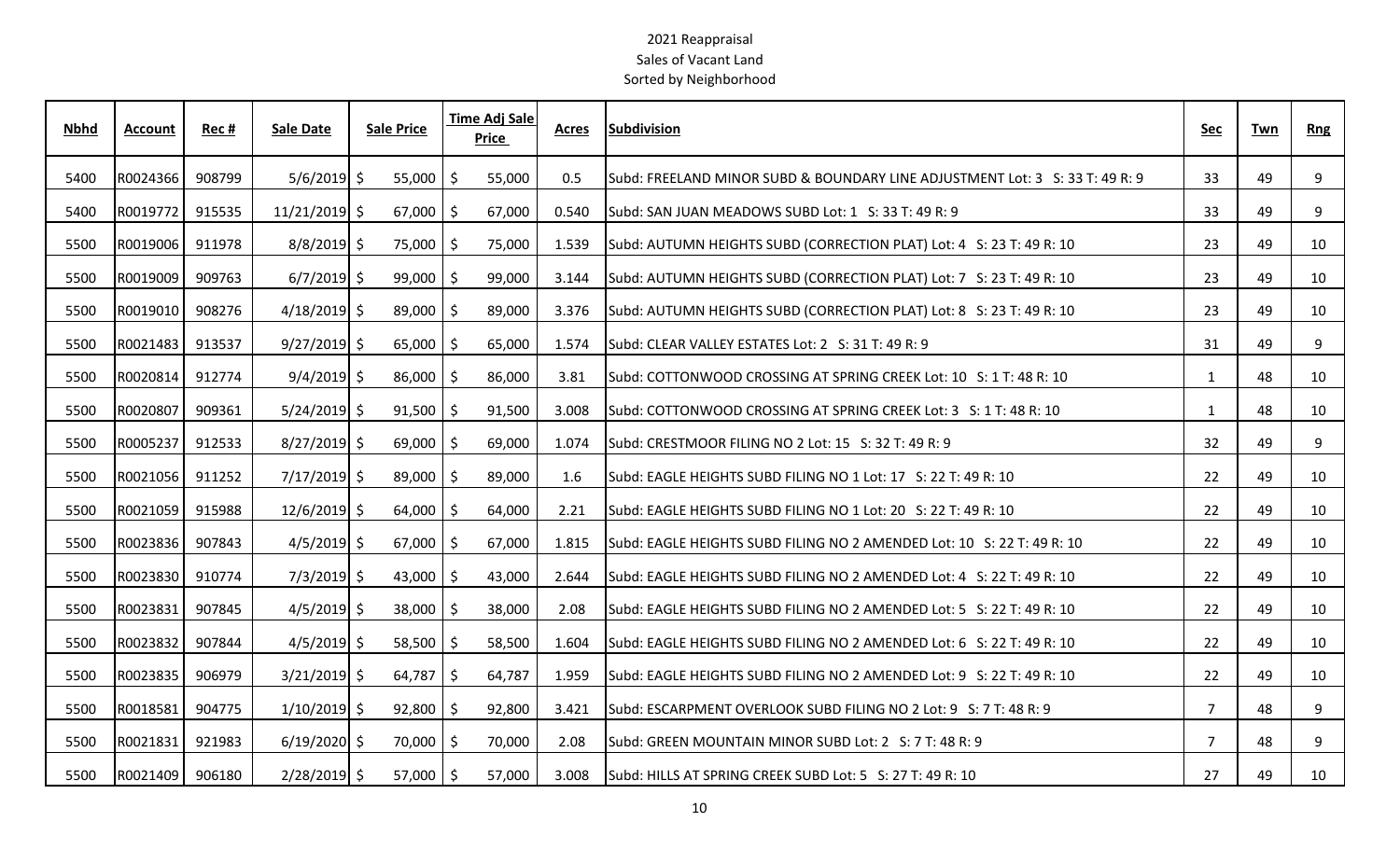| <b>Nbhd</b> | <b>Account</b> | Rec#   | <b>Sale Date</b> | <b>Sale Price</b> |     | Time Adj Sale<br><b>Price</b> | <b>Acres</b> | <b>Subdivision</b>                                                                | <u>Sec</u>     | Twn    | <b>Rng</b> |
|-------------|----------------|--------|------------------|-------------------|-----|-------------------------------|--------------|-----------------------------------------------------------------------------------|----------------|--------|------------|
| 5500        | R0024570       | 913006 | $9/11/2019$ \$   | 69,000            | \$  | 69,000                        | 1.704        | Subd: LWC MINOR SUBD Lot: 1 S: 36 T: 49 R: 10                                     | 36             | 49     | 10         |
| 5500        | R0024571       | 913008 | $9/11/2019$ \$   | 79,000 \$         |     | 79,000                        | 1.285        | Subd: LWC MINOR SUBD Lot: 2 S: 36 T: 49 R: 10                                     | 36             | 49     | 10         |
| 5500        | R0024572       | 912841 | $9/4/2019$ \$    | $118,500$ \$      |     | 118,500                       | 3.024        | Subd: LWC MINOR SUBD Lot: 3 S: 36 T: 49 R: 10                                     | 36             | 49     | 10         |
| 5500        | R0019390       | 921253 | $5/27/2020$ \$   | 150,000           | Ŝ.  | 150,000                       | 3.121        | Subd: QUAIL CREEK RANCH FILING NO 2 Lot: 12 S: 31 T: 49 R: 9                      | 31             | 49     | 9          |
| 5500        | R0019395       | 915356 | $11/15/2019$ \$  | 120,000           | Ŝ   | 120,000                       | 3.189        | Subd: QUAIL CREEK RANCH FILING NO 2 Lot: 22 S: 31 T: 49 R: 9                      | 31             | 49     | 9          |
| 5500        | R0020297       | 914885 | $10/31/2019$ \$  | $65,000$   \$     |     | 65,000                        | 1.483        | Subd: QUAIL CREEK RANCH FILING NO 3 Lot: 16 S: 31 T: 49 R: 9                      | 31             | 49     | 9          |
| 5500        | R0020300       | 907689 | $4/2/2019$ \$    | 72,500 \$         |     | 72,500                        | 1.401        | Subd: QUAIL CREEK RANCH FILING NO 3 Lot: 19 S: 31 T: 49 R: 9                      | 31             | 49     | 9          |
| 5500        | R0020316       | 914315 | $10/15/2019$ \$  | $106,000$   \$    |     | 106,000                       | 3            | Subd: SOUTHPAW ESTATES SUBD Lot: 6 S: 36 T: 49 R: 10                              | 36             | 49     | 10         |
| 5500        | R0019212       | 914359 | $10/17/2019$ \$  | $67,500$ \$       |     | 67,500                        | 1.278        | Subd: TWIN SPRINGS RANCH SUBD FILING NO 1 Lot: 3 S: 7 T: 48 R: 9                  | $\overline{7}$ | 48     | 9          |
| 5510        | R0010116       | 915580 | $11/21/2019$ \$  | $90,000$   \$     |     | 90,000                        | 35.747       | M/B                                                                               | 2, 3           | 47, 47 | 9, 9       |
| 5510        | R0021319       | 909568 | $5/31/2019$ \$   | 60,000            | \$  | 60,000                        | 35.9         | M / B                                                                             | 30             | 48     | 9          |
| 5510        | R0013311       | 911422 | $7/24/2019$ \$   | $88,250$   \$     |     | 88,250                        | 39.211       | Subd: BEAVER HILL II PLAT OF SURVEY Tract: 14 S: 15 T: 48 R: 10 SESE              | 15             | 48     | 10         |
| 5510        | R0013095       | 912437 | $8/23/2019$ \$   | 86,500            | \$  | 86,500                        | 40           | Subd: BEAVER HILL II PLAT OF SURVEY Tract: 18 S: 22 T: 48 R: 10 NWNE              | 22             | 48     | 10         |
| 5510        | R0009208       | 909580 | $5/31/2019$ \$   | $89,990$   \$     |     | 89,990                        | 35.05        | lSubd: RICHARD COOK TRACTS FILING NO 1 AMENDED TRACT 7 TRACT 7  S: 35 T: 48 R: 10 | 35             | 48     | 10         |
| 5550        | R0022823       | 910558 | $6/28/2019$ \$   | 74,000            | -\$ | 74,000                        | 10.112       | Subd: HAYNES MINOR SUBD Lot: 1 S: 32 T: 49 R: 10                                  | 32             | 49     | 10         |
| 5700        | R0020617       | 920179 | $4/24/2020$ \$   | 110,000           | -\$ | 110,000                       | 4.34         | Subd: BUCKHORN HEIGHTS FILING NO 3 Lot: 16 S: 10 T: 47 R: 8                       | 10             | 47     | 8          |
| 5700        | R0005409       | 915680 | $11/25/2019$ \$  | 175,000           | -S  | 175,000                       | 15.551       | Subd: CASSELBERRY EXEMPTION TRACT 1 & 2                                           | 9              | 48     | 9          |
| 5700        | R0012425       | 905551 | $2/8/2019$ \$    | $128,000$ \$      |     | 128,000                       | 3.033        | Subd: CHIPETA POINTE SUBD FILING NO 1 Lot: 7 S: 5 T: 48 R: 9                      | 5              | 48     | 9          |
| 5700        | R0016066       | 910322 | $6/24/2019$ \$   | $90,000$   \$     |     | 90,000                        | 5.1          | Subd: PAINTED HILLS MINOR SUBD Lot: 1 S: 8 T: 47 R: 8 & SEC 9                     | 8              | 47     | 8          |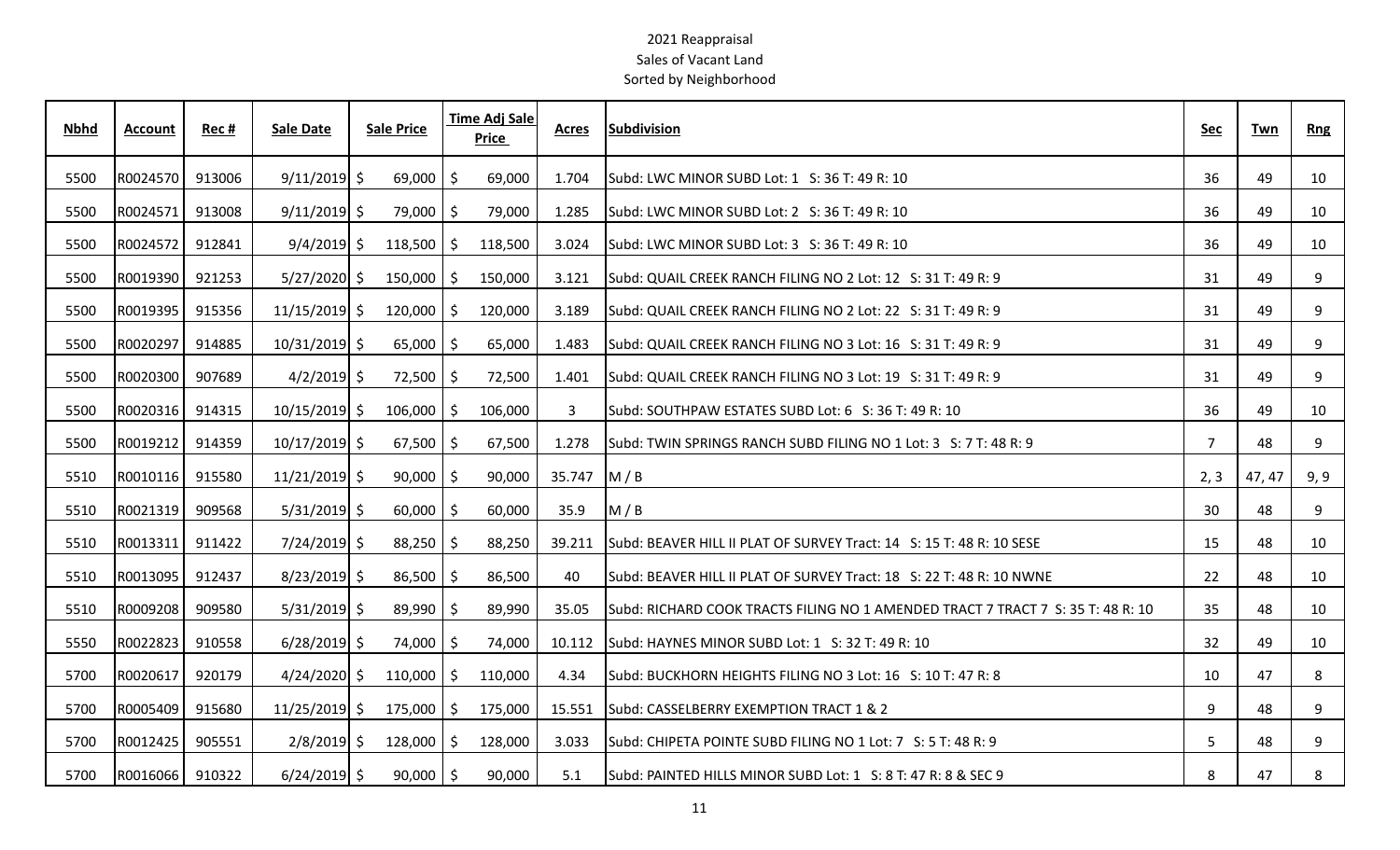| <b>Nbhd</b> | <b>Account</b> | Rec#   | <b>Sale Date</b> | <b>Sale Price</b> | <b>Time Adj Sale</b><br>Price |         | <b>Acres</b> | <b>Subdivision</b>                                                    | <b>Sec</b>     | Twn | <b>Rng</b> |
|-------------|----------------|--------|------------------|-------------------|-------------------------------|---------|--------------|-----------------------------------------------------------------------|----------------|-----|------------|
| 5700        | R0015875       | 906587 | $3/14/2019$ \$   | 92,500            | \$                            | 92,500  | 1.042        | Subd: RIVERS EDGE AT SOUTHMONT FILING NO 5 Lot: 44 S: 26 T: 48 R: 9   | 26             | 48  | 9          |
| 5700        | R0016285       | 922080 | $6/22/2020$ \$   | $91,000$   \$     |                               | 91,000  | 1.099        | Subd: RIVERS EDGE AT SOUTHMONT FILING NO 7 Lot: 55 S: 26 T: 48 R: 9   | 26             | 48  | 9          |
| 5700        | R0012776       | 909516 | $5/28/2019$ \$   | $65,000$   \$     |                               | 65,000  | 1.33         | Subd: SKYWAY RANCH ESTATES FILING NO 2 Lot: 10 S: 2 T: 48 R: 9        | $\overline{2}$ | 48  | 9          |
| 5700        | R0021895       | 911418 | $7/24/2019$ \$   | $98,000$ \$       |                               | 98,000  | 3.029        | Subd: SOLAR HEIGHTS SUBD FILING NO 1 Lot: 4 S: 21 T: 48 R: 9          | 21             | 48  | 9          |
| 5700        | R0021896       | 914748 | 10/23/2019 \$    | $97,000$   \$     |                               | 97,000  | 3.957        | Subd: SOLAR HEIGHTS SUBD FILING NO 1 Lot: 5 S: 21 T: 48 R: 9          | 21             | 48  | 9          |
| 5700        | R0021897       | 908888 | $5/8/2019$ \$    | $94,000$   \$     |                               | 94,000  | 3.044        | Subd: SOLAR HEIGHTS SUBD FILING NO 1 Lot: 6 S: 21 T: 48 R: 9          | 21             | 48  | 9          |
| 5700        | R0020416       | 907809 | $4/5/2019$ \$    | $130,000$   \$    |                               | 130,000 | 3.67         | Subd: SULLIVAN MINOR SUBD Lot: 3 S: 25 T: 48 R: 9                     | 25             | 48  | 9          |
| 5700        | R0016119       | 908472 | $4/17/2019$ \$   | $130,000$   \$    |                               | 130,000 | 5.814        | Subd: T AND G MINOR SUBD Lot: 3 S: 7 T: 47 R: 8                       | $\overline{7}$ | 47  | 8          |
| 5750        | R0021466       | 904730 | $1/9/2019$ \$    | $62,000$   \$     |                               | 62,000  | 0.4          | Subd: KAPPEL AND GORDON MINOR SUBD Lot: 1 S: 6 T: 48 R: 9             | 6              | 48  | 9          |
| 5900        | R0022512       | 912223 | $8/16/2019$ \$   | $71,000$   \$     |                               | 71,000  | 3.794        | Subd: K & S REPLAT Lot: 2 S: 4 T: 49 R: 10                            | 4              | 49  | 10         |
| 5900        | R0016719       | 914300 | 10/15/2019 \$    | $85,000$   \$     |                               | 85,000  | 3.534        | Subd: SADDLE RIDGE SUBD Lot: 3 SEC 4 S: 4 T: 49 R: 10                 | 4              | 49  | 10         |
| 5900        | R0020776       | 918194 | $2/18/2020$ \$   | 79,000 \$         |                               | 79,000  | 3.004        | Subd: SPRING CREEK MEADOWS SUBD FILING NO 1 Lot: 25 S: 14 T: 49 R: 10 | 14             | 49  | 10         |
| 5900        | R0023573       | 910993 | $7/12/2019$ \$   | 75,000   \$       |                               | 75,000  | 3.141        | Subd: SPRING CREEK MEADOWS SUBD FILING NO 2 Lot: 17 S: 11 T: 49 R: 10 | 11             | 49  | 10         |
| 6050        | R0023863       | 908014 | $4/12/2019$ \$   | $54,850$ \$       |                               | 54,850  | 1.259        | Subd: HILLSDALE DRIVE MINOR SUBD Lot: 2 S: 36 T: 50 R: 10             | 36             | 50  | 10         |
| 6100        | R0020013       | 911282 | $7/22/2019$ \$   | 75,000            | \$                            | 75,000  | 1.1          | Subd: BRACK MINOR SUBD Lot: 2 S: 14 T: 50 R: 11                       | 14             | 50  | 11         |
| 6100        | R0020014       | 915310 | $11/13/2019$ \$  | 75,000   \$       |                               | 75,000  | 1.1          | Subd: BRACK MINOR SUBD Lot: 3 S: 14 T: 50 R: 11                       | 14             | 50  | 11         |
| 6100        | R0021111       | 909790 | $6/7/2019$ \$    | $39,900$   \$     |                               | 39,900  | 1.353        | Subd: LIL NAPA SUBD Lot: 6 S: 24 T: 50 R: 11                          | 24             | 50  | 11         |
| 6100        | R0023267       | 909259 | $5/20/2019$ \$   | $42,500$   \$     |                               | 42,500  | 3.729        | Subd: McKNIGHT SUBD (PHASE 1) Lot: 10 S: 28 T: 50 R: 10               | 28             | 50  | 10         |
| 6100        | R0023264       | 906290 | $3/5/2019$ \$    | $42,500$   \$     |                               | 42,500  | 3.68         | Subd: McKNIGHT SUBD (PHASE 1) Lot: 4 S: 28 T: 50 R: 10                | 28             | 50  | 10         |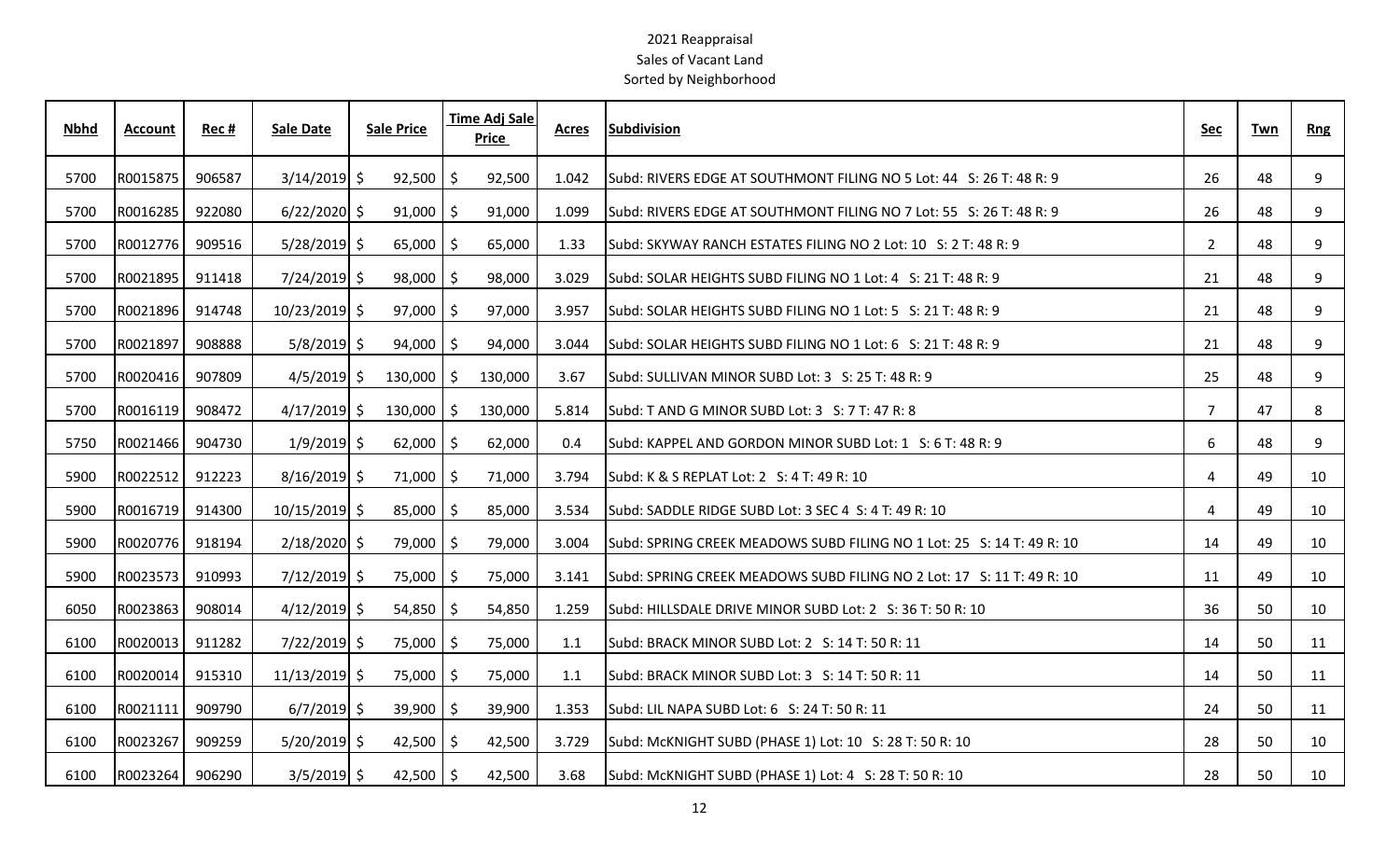| <b>Nbhd</b> | Account  | Rec #  | <b>Sale Date</b> | <b>Sale Price</b> |     | Time Adj Sale<br><b>Price</b> | <b>Acres</b> | <b>Subdivision</b>                                                                   | <u>Sec</u> | Twn | <b>Rng</b> |
|-------------|----------|--------|------------------|-------------------|-----|-------------------------------|--------------|--------------------------------------------------------------------------------------|------------|-----|------------|
| 6100        | R0024381 | 913370 | $9/20/2019$ \$   | 45,000            | \$  | 45,000                        | 3.68         | Subd: MCKNIGHT SUBD PHASE 2 Lot: 3 S: 28 T: 50 R: 10                                 | 28         | 50  | 10         |
| 6100        | R0024382 | 913369 | $9/20/2019$ \$   | $45,000$   \$     |     | 45,000                        | 3.734        | Subd: MCKNIGHT SUBD PHASE 2 Lot: 7 S: 28 T: 50 R: 10                                 | 28         | 50  | 10         |
| 6100        | R0024383 | 914312 | 10/15/2019 \$    | $45,000$   \$     |     | 45,000                        | 3.734        | Subd: MCKNIGHT SUBD PHASE 2 Lot: 8 S: 28 T: 50 R: 10                                 | 28         | 50  | 10         |
| 6100        | R0024384 | 909258 | $5/20/2019$ \$   | $42,500$   \$     |     | 42,500                        | 3.729        | Subd: MCKNIGHT SUBD PHASE 2 Lot: 9 S: 28 T: 50 R: 10                                 | 28         | 50  | 10         |
| 6100        | R0021002 | 911893 | $8/7/2019$ \$    | 40,000            | -\$ | 40,000                        | 3.459        | Subd: SKY VIEW MESA SUBD Lot: 1 S: 31 T: 50 R: 10                                    | 31         | 50  | 10         |
| 6100        | R0021012 | 909377 | $5/24/2019$ \$   | 44,900            | -\$ | 44,900                        | 3.049        | Subd: SKY VIEW MESA SUBD Lot: 11 S: 31 T: 50 R: 10                                   | 31         | 50  | 10         |
| 6100        | R0021003 | 905878 | $2/14/2019$ \$   | $41,950$   \$     |     | 41,950                        | 5.286        | Subd: SKY VIEW MESA SUBD Lot: 2 S: 31 T: 50 R: 10                                    | 31         | 50  | 10         |
| 6100        | R0021004 | 914441 | $10/17/2019$ \$  | $45,000$   \$     |     | 45,000                        | 6.063        | Subd: SKY VIEW MESA SUBD Lot: 3 S: 31 T: 50 R: 10                                    | 31         | 50  | 10         |
| 6100        | R0021006 | 905352 | $1/31/2019$ \$   | $35,000$   \$     |     | 35,000                        | 2.631        | Subd: SKY VIEW MESA SUBD Lot: 5 S: 31 T: 50 R: 10                                    | 31         | 50  | 10         |
| 6120        | R0010563 | 917705 | $1/24/2020$ \$   | $16,500$   \$     |     | 16,500                        | 4.26         | M/B                                                                                  | 10         | 50  | 10         |
| 6120        | R0023871 | 909501 | $5/20/2019$ \$   | 65,000            | S   | 65,000                        | 2.76         | Subd: BENTLEY MINOR SUBD Lot: 2 S: 24 T: 50 R: 10                                    | 24         | 50  | 10         |
| 6120        | R0011382 | 922487 | $6/30/2020$ \$   | 88,300            | S   | 88,300                        | 8.592        | Subd: COLLINS FARMS OLATHE NE COURT ORDERED LAND DIVISION Lot: B Tract: 41 S: 3 T: 5 | 3          | 50  | 10         |
| 6120        | R0019766 | 909872 | $6/11/2019$ \$   | $62,500$   \$     |     | 62,500                        | 3.123        | Subd: GRAND VIEW RANCHES SUBD FILING NO 1 Lot: 4 S: 24 T: 50 R: 10                   | 24         | 50  | 10         |
| 6120        | R0019768 | 906158 | $2/28/2019$ \$   | $62,500$   \$     |     | 62,500                        | 3.161        | Subd: GRAND VIEW RANCHES SUBD FILING NO 1 Lot: 6 S: 24 T: 50 R: 10                   | 24         | 50  | 10         |
| 6120        | R0020448 | 909154 | $5/16/2019$ \$   | $58,000$   \$     |     | 58,000                        | 3.01         | lSubd: GRAND VIEW RANCHES SUBD FILING NO 2 Lot: 10 S: 24 T: 50 R: 10                 | 24         | 50  | 10         |
| 6120        | R0020445 | 906149 | $2/28/2019$ \$   | 62,500            | S   | 62,500                        | 3.002        | Subd: GRAND VIEW RANCHES SUBD FILING NO 2 Lot: 7 S: 24 T: 50 R: 10                   | 24         | 50  | 10         |
| 6120        | R0009843 | 919057 | $3/12/2020$ \$   | 150,000           | Ŝ.  | 150,000                       | 9            | Subd: H J SUBD Lot: A S: 10 T: 50 R: 10                                              | 10         | 50  | 10         |
| 6120        | R0019443 | 908234 | $4/19/2019$ \$   | 55,000            | \$  | 55,000                        | 3.781        | Subd: HALTERMAN LARGE TRACT EXEMPTION TRACT 1 S: 29 T: 50 R: 9                       | 29         | 50  | 9          |
| 6120        | R0009188 | 909175 | $5/16/2019$ \$   | $88,000$   \$     |     | 88,000                        | 10           | Subd: ORCHARD HOME SUBD Lot: 99 S: 25 T: 50 R: 10                                    | 25         | 50  | 10         |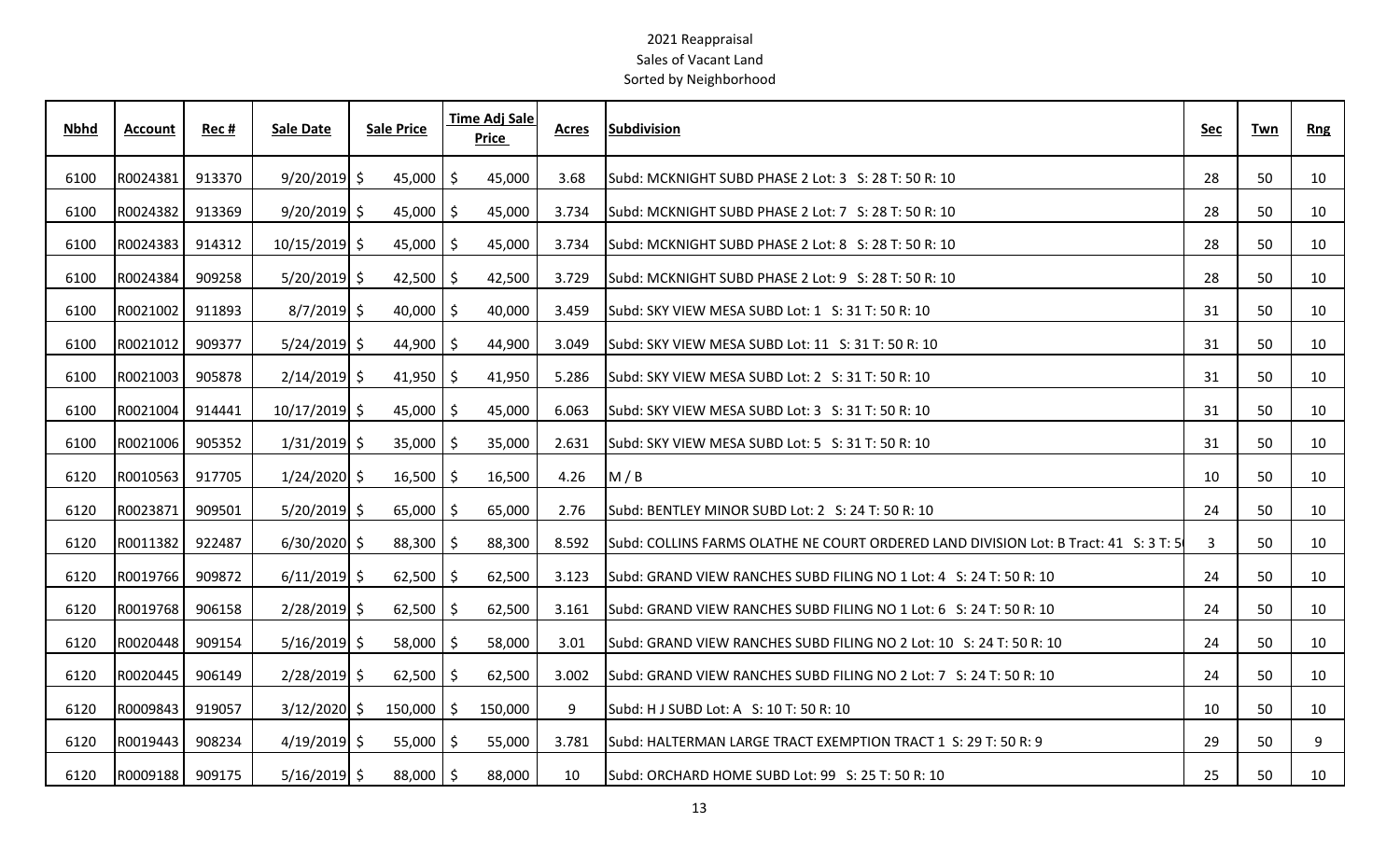| <b>Nbhd</b> | Account  | Rec#   | <b>Sale Date</b> | <b>Sale Price</b> |     | <b>Time Adj Sale</b><br>Price | Acres  | <b>Subdivision</b>                                                                     | <b>Sec</b> | Twn | <b>Rng</b>     |
|-------------|----------|--------|------------------|-------------------|-----|-------------------------------|--------|----------------------------------------------------------------------------------------|------------|-----|----------------|
| 6120        | R0021978 | 910991 | $7/12/2019$ \$   | 64,950            |     | 64,950                        | 3.1    | Subd: SUNDANCE MINOR SUBD Lot: 2 S: 24 T: 50 R: 10                                     | 24         | 50  | 10             |
| 6120        | R0014356 | 915084 | $11/6/2019$ \$   | 72,000            | l S | 72,000                        | 11.234 | Subd: VAN RIPER MINOR SUBD Lot: 1 S: 20 T: 50 R: 9                                     | 20         | 50  | 9              |
| 6120        | R0019826 | 908021 | $4/12/2019$ \$   | $54,000$ \$       |     | 54,000                        | 3      | Subd: VISTA FARMS SUBD FILING NO 1 Lot: 4 S: 13 T: 50 R: 10                            | 13         | 50  | 10             |
| 6210        | R0003542 | 909900 | $6/12/2019$ \$   | $100,000$ \$      |     | 100,000                       | 80     | M/B                                                                                    | 30         | 46  | 14             |
| 6210        | R0002499 | 905016 | $1/16/2019$ \$   | $62,500$   \$     |     | 62,500                        | 80     | M/B                                                                                    | 35         | 46  | 14             |
| 6220        | R0024638 | 912877 | $9/6/2019$ \$    | $40,000$   \$     |     | 40,000                        | 5.26   | Subd: JOHNSON ADDN Block: 2 Lot: 3 THRU:- Lot: 10 WEST 350 FT LOTS 3-10;EXCEPT THE WES | 5          | 46  | 15             |
| 6220        | R0021737 | 919787 | $4/8/2020$ \$    | $16,500$   \$     |     | 16,500                        | 0.289  | Subd: NUCLA TOWN OF AMENDED Block: 87 EAST ONE-HALF OF LOTS 1 3 AND 5 S: 5 T: 46 R:    | 5          | 46  | 15             |
| 6230        | R0024386 | 906985 | $3/22/2019$ \$   | $55,000$   \$     |     | 55,000                        | 40     | M/B                                                                                    | 30         | 47  | 18             |
| 6230        | R0022767 | 918293 | $2/14/2020$ \$   | $15,000$   \$     |     | 15,000                        | 3.03   | Subd: EADES MINOR SUBD & BOUNDARY LINE AGREEMENT Lot: 2 S: 34 T: 48 R: 19              | 34         | 48  | 19             |
| 6240        | R0002915 | 914412 | 10/16/2019 \$    | $17,500$   \$     |     | 17,500                        | 32.86  | M/B                                                                                    | 29         | 46  | 15             |
| 6240        | R0004395 | 922155 | $6/9/2020$ \$    | $1,000$   \$      |     | 1,000                         | 0.086  | Subd: BLAKE ADDN Block: 1 Lot: 44 S: 30 T: 46 R: 15                                    | 30         | 46  | 15             |
| 6240        | R0009673 | 907799 | $4/4/2019$ \$    | $15,000$   \$     |     | 15,000                        | 0.158  | Subd: CRYSTAL GATE SUBD Lot: 5 S: 24 T: 46 R: 16                                       | 24         | 46  | 16             |
| 6240        | R0009692 | 919639 | $4/1/2020$ \$    | $15,000$   \$     |     | 15,000                        | 0.34   | Subd: MOUNTAIN VIEW SUBD FILING NUMBER ONE Lot: 2 S: 20 T: 46 R: 15                    | 20         | 46  | 15             |
| 6500        | R0010383 | 913237 | $9/13/2019$ \$   | 70,000   \$       |     | 70,000                        | 5.908  | Subd: HORSEFLY SUBD UNIT ONE Lot: 6 S: 20 T: 46 R: 10                                  | 20         | 46  | 10             |
| 6500        | R0010422 | 922330 | $6/29/2020$ \$   | $69,000$ \$       |     | 69,000                        | 4.481  | Subd: HORSEFLY SUBD UNIT TWO AMENDED Lot: 41 S: 18 T: 46 R: 10                         | 18         | 46  | 10             |
| 6500        | R0010387 | 910806 | $7/2/2019$ \$    | 72,000 \$         |     | 72,000                        | 6.035  | Subd: HORSEFLY SUBD UNIT TWO Lot: 1 S: 20 T: 46 R: 10                                  | 20         | 46  | 10             |
| 6500        | R0010366 | 910608 | $7/1/2019$ \$    | $100,000$ \$      |     | 100,000                       | 40     | Subd: TELLURIDE LAND COMPANY DEVELOPMENT (THE) PLAT OF SURVEY Lot: 6 S: 8 T: 45 R:     | 8          | 45  | 10             |
| 6810        | R0022294 | 919436 | $3/25/2020$ \$   | $120,000$ \$      |     | 120,000                       | 12.83  | Subd: KLASEEN MINOR SUBD Lot: 2 S: 28 T: 51 R: 7                                       | 28         | 51  | $\overline{7}$ |
| 6820        | R0002951 | 907791 | $4/4/2019$ \$    | 75,840   \$       |     | 75,840                        | 9      | M/B                                                                                    | 17         | 50  | 6              |